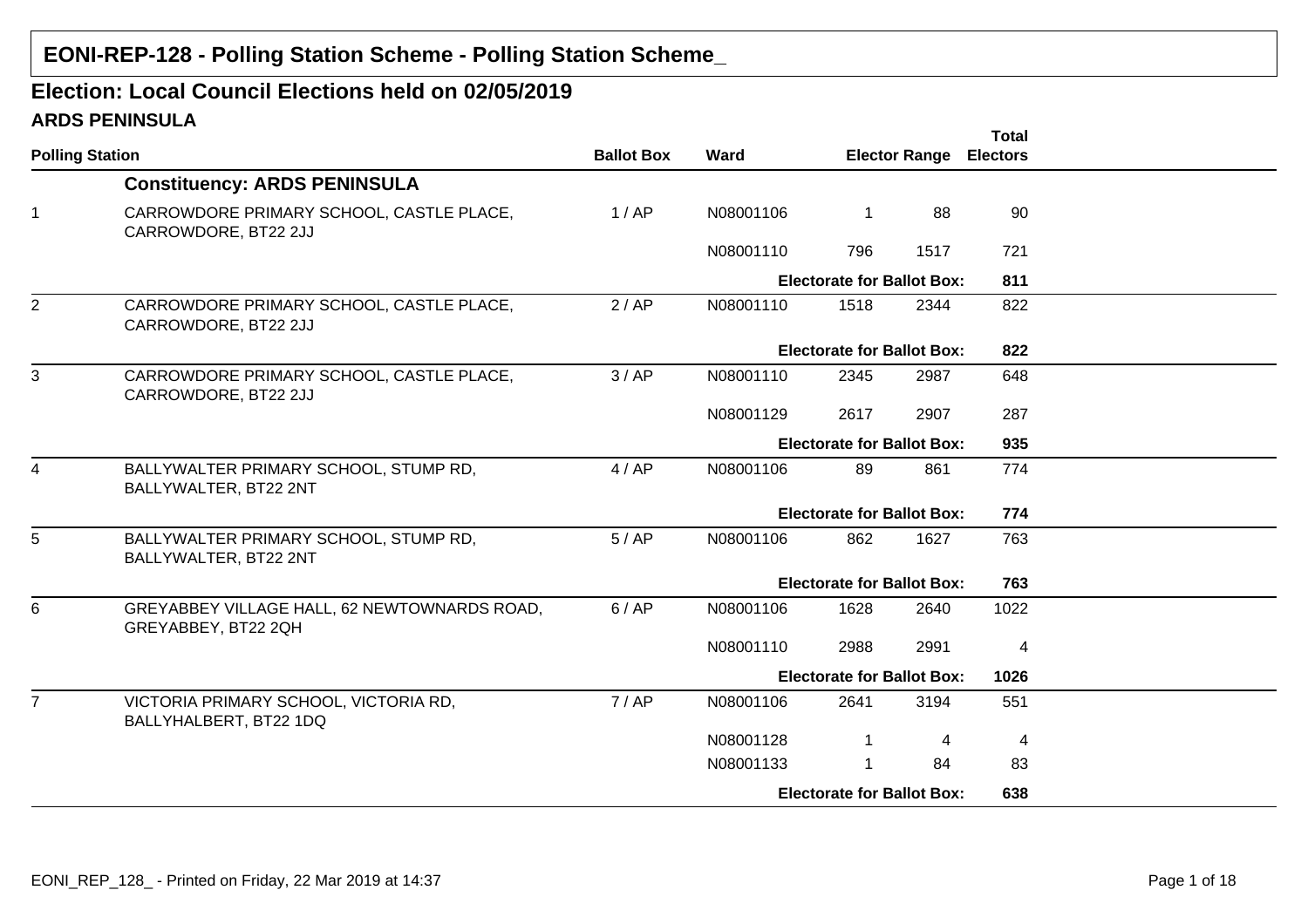# **ARDS PENINSULAElection: Local Council Elections held on 02/05/2019**

|                        | ARDU I ERIRUULA                                                             |                   |                                   |                                   |                      | <b>Total</b>    |  |
|------------------------|-----------------------------------------------------------------------------|-------------------|-----------------------------------|-----------------------------------|----------------------|-----------------|--|
| <b>Polling Station</b> |                                                                             | <b>Ballot Box</b> | Ward                              |                                   | <b>Elector Range</b> | <b>Electors</b> |  |
| 8                      | VICTORIA PRIMARY SCHOOL, VICTORIA RD,<br>BALLYHALBERT, BT22 1DQ             | 8/AP              | N08001133                         | 85                                | 844                  | 764             |  |
|                        |                                                                             |                   |                                   | <b>Electorate for Ballot Box:</b> |                      | 764             |  |
| 9                      | MILLISLE PRIMARY SCHOOL, ABBEY RD, MILLISLE, BT22<br>2DD                    | 9/AP              | N08001110                         | $\mathbf 1$                       | 795                  | 789             |  |
|                        |                                                                             |                   | N08001129                         | 1370                              | 1525                 | 157             |  |
|                        |                                                                             |                   |                                   | <b>Electorate for Ballot Box:</b> |                      | 946             |  |
| 10                     | MILLISLE PRIMARY SCHOOL, ABBEY RD, MILLISLE, BT22<br>2DD                    | 10/AP             | N08001129                         | 1526                              | 2616                 | 1097            |  |
|                        |                                                                             |                   | <b>Electorate for Ballot Box:</b> |                                   |                      |                 |  |
| 11                     | HERRON HALL, THE GREEN, KIRCUBBIN, BT22 2SS                                 | 11/AP             | N08001110                         | 2992                              | 2994                 | 3               |  |
|                        |                                                                             |                   | N08001128                         | 886                               | 2054                 | 1169            |  |
|                        |                                                                             |                   | <b>Electorate for Ballot Box:</b> |                                   |                      |                 |  |
| 12                     | PORTAVOGIE PRIMARY SCHOOL, NEW HARBOUR RD,<br>PORTAVOGIE, BT22 1EE          | 12/AP             | N08001128                         | 5                                 | 15                   | 21              |  |
|                        |                                                                             |                   | N08001133                         | 845                               | 1692                 | 851             |  |
|                        |                                                                             |                   |                                   | <b>Electorate for Ballot Box:</b> |                      | 872             |  |
| 13                     | PORTAVOGIE PRIMARY SCHOOL, NEW HARBOUR RD,<br>PORTAVOGIE, BT22 1EE          | 13/AP             | N08001133                         | 1693                              | 2628                 | 943             |  |
|                        |                                                                             |                   |                                   | <b>Electorate for Ballot Box:</b> |                      | 943             |  |
| 14                     | KIRKISTOWN PRIMARY SCHOOL, MAIN RD, CLOUGHEY,<br><b>BT22 1JA</b>            | 14/AP             | N08001128                         | 16                                | 885                  | 865             |  |
|                        |                                                                             |                   |                                   | <b>Electorate for Ballot Box:</b> |                      | 865             |  |
| 15                     | KIRKISTOWN PRIMARY SCHOOL, MAIN RD, CLOUGHEY,<br><b>BT22 1JA</b>            | 15/AP             | N08001128                         | 2055                              | 2809                 | 763             |  |
|                        |                                                                             |                   |                                   | <b>Electorate for Ballot Box:</b> |                      | 763             |  |
| 16                     | ST PATRICKS COMMUNITY CENTRE, STEEL DICKSON<br>AVENUE, PORTAFERRY, BT22 1LE | 16/AP             | N08001128                         | 2810                              | 2998                 | 189             |  |
|                        |                                                                             |                   | N08001132                         | 1                                 | 690                  | 695             |  |
|                        |                                                                             |                   |                                   | <b>Electorate for Ballot Box:</b> |                      | 884             |  |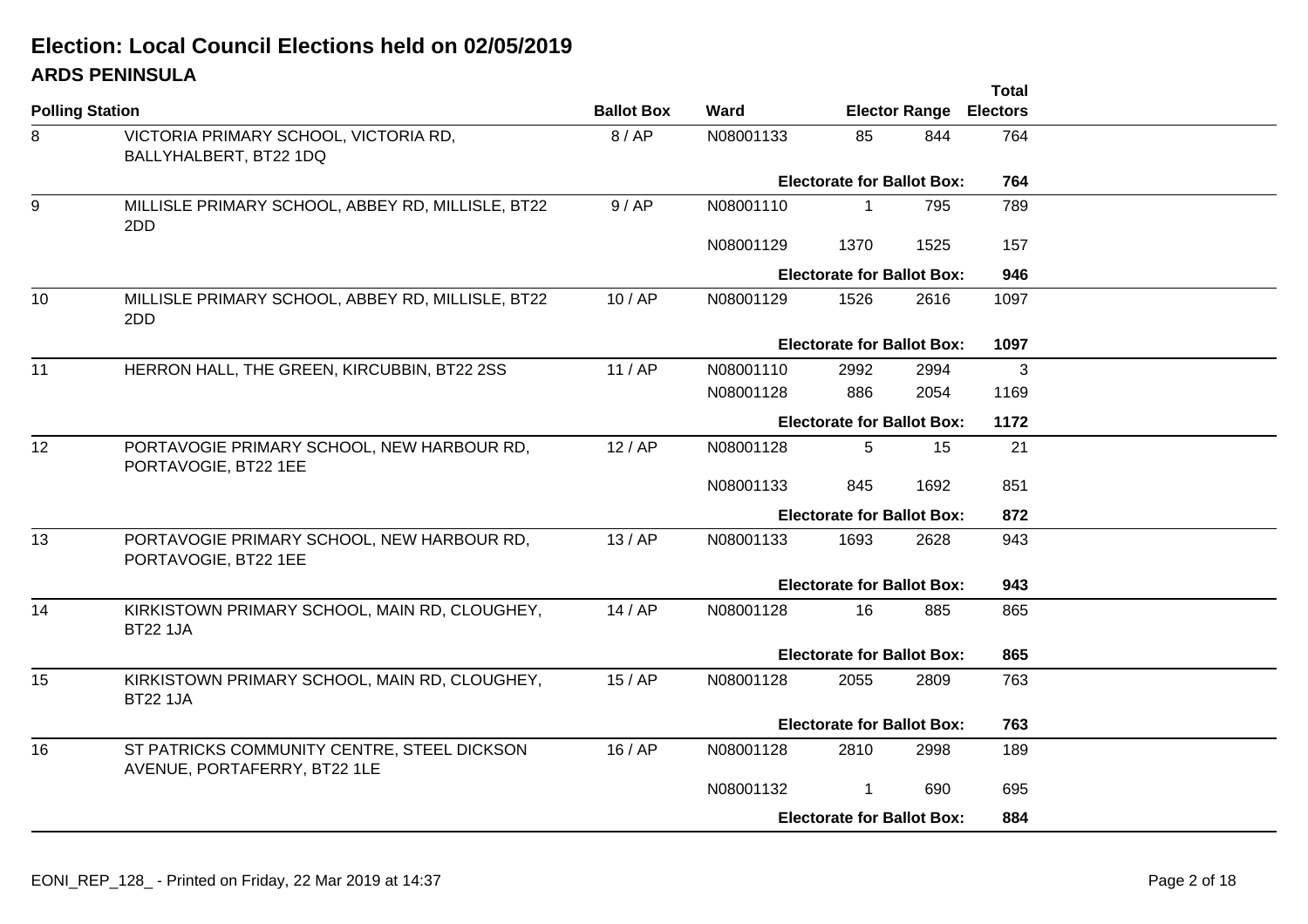# **ARDS PENINSULAElection: Local Council Elections held on 02/05/2019**

|                        | ARS LERISSOLA                                                               |                   |           |                                   |                      | <b>Total</b>    |  |
|------------------------|-----------------------------------------------------------------------------|-------------------|-----------|-----------------------------------|----------------------|-----------------|--|
| <b>Polling Station</b> |                                                                             | <b>Ballot Box</b> | Ward      |                                   | <b>Elector Range</b> | <b>Electors</b> |  |
| 17                     | ST PATRICKS COMMUNITY CENTRE, STEEL DICKSON<br>AVENUE, PORTAFERRY, BT22 1LE | 17/AP             | N08001132 | 691                               | 1613                 | 926             |  |
|                        |                                                                             |                   |           | <b>Electorate for Ballot Box:</b> |                      | 926             |  |
| 18                     | ST PATRICKS COMMUNITY CENTRE, STEEL DICKSON<br>AVENUE, PORTAFERRY, BT22 1LE | 18/AP             | N08001132 | 1614                              | 2538                 | 927             |  |
|                        |                                                                             |                   |           | <b>Electorate for Ballot Box:</b> |                      | 927             |  |
| 19                     | ABBEY PRIMARY SCHOOL, MOVILLA RD, NEWTOWNARDS,<br><b>BT23 8RQ</b>           | 19/AP             | N08001129 |                                   | 765                  |                 |  |
|                        |                                                                             |                   |           | <b>Electorate for Ballot Box:</b> |                      | 765             |  |
| 20                     | ABBEY PRIMARY SCHOOL, MOVILLA RD, NEWTOWNARDS,<br><b>BT23 8RQ</b>           | 20/AP             | N08001129 | 750                               | 1369                 | 616             |  |
|                        |                                                                             |                   |           | <b>Electorate for Ballot Box:</b> |                      | 616             |  |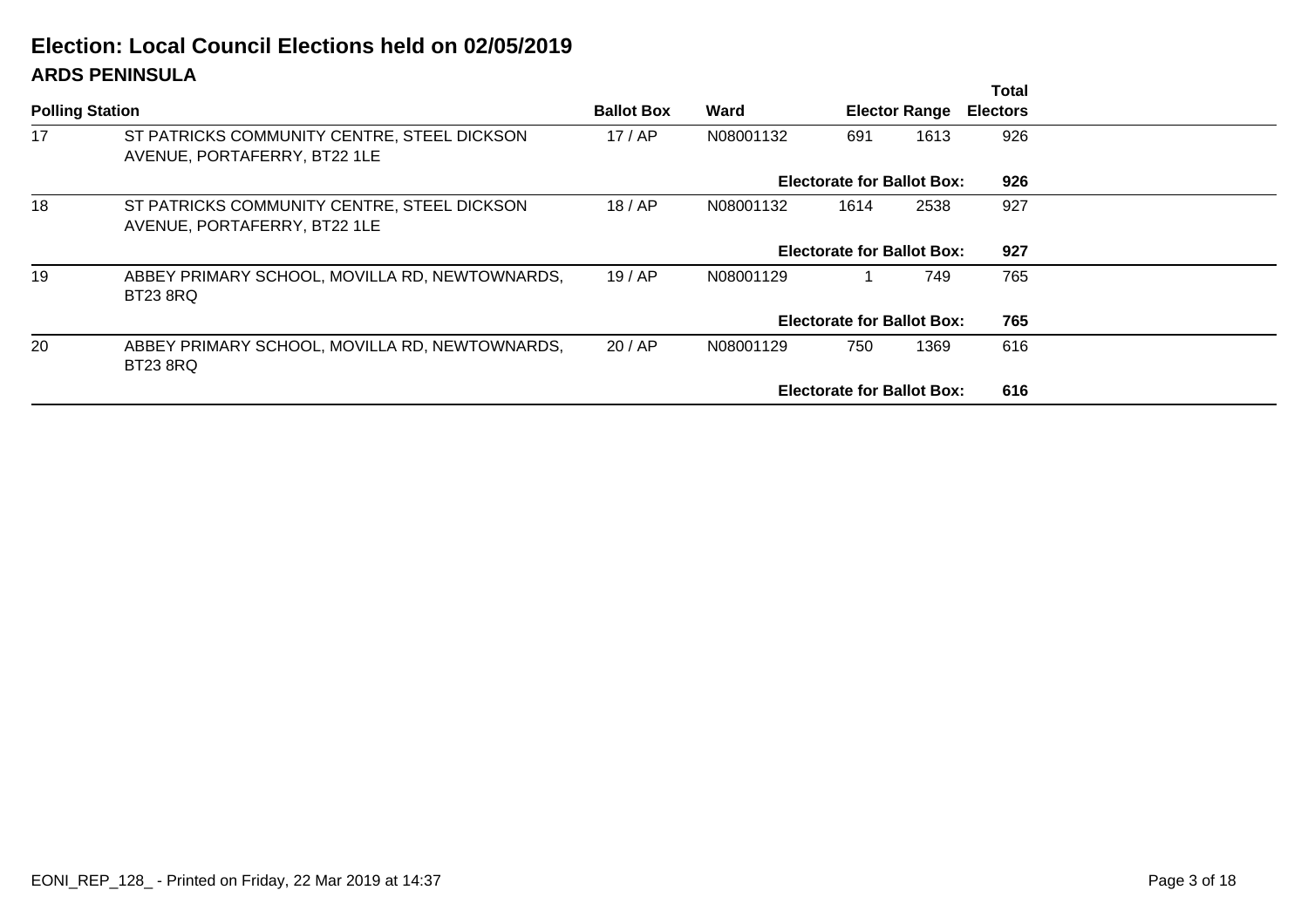# **BANGOR CENTRALElection: Local Council Elections held on 02/05/2019**

|                        |                                                                                      |                   |           |                                   |                      | <b>Total</b>    |  |
|------------------------|--------------------------------------------------------------------------------------|-------------------|-----------|-----------------------------------|----------------------|-----------------|--|
| <b>Polling Station</b> |                                                                                      | <b>Ballot Box</b> | Ward      |                                   | <b>Elector Range</b> | <b>Electors</b> |  |
|                        | <b>Constituency: BANGOR CENTRAL</b>                                                  |                   |           |                                   |                      |                 |  |
| $\mathbf 1$            | GREEN ROAD COMMUNITY CENTRE (BREEZEMOUNT), 30<br>BREEZEMOUNT GROVE, BANGOR, BT23 7TX | 1/BC              | N08001103 | $\overline{1}$                    | 731                  | 728             |  |
|                        |                                                                                      |                   |           | <b>Electorate for Ballot Box:</b> |                      | 728             |  |
| $\overline{2}$         | GREEN ROAD COMMUNITY CENTRE (BREEZEMOUNT), 30<br>BREEZEMOUNT GROVE, BANGOR, BT23 7TX | 2/BC              | N08001103 | 732                               | 1656                 | 920             |  |
|                        |                                                                                      |                   |           | <b>Electorate for Ballot Box:</b> |                      | 920             |  |
| 3                      | BLOOMFIELD ROAD PRIMARY SCHOOL, BLOOMFIELD<br>ROAD SOUTH, BANGOR, BT19 7PN           | 3/BC              | N08001103 | 1657                              | 2235                 | 586             |  |
|                        |                                                                                      |                   | N08001107 | 2204                              | 2831                 | 632             |  |
|                        |                                                                                      |                   |           | <b>Electorate for Ballot Box:</b> |                      | 1218            |  |
| 4                      | BLOOMFIELD ROAD PRIMARY SCHOOL, BLOOMFIELD<br>ROAD SOUTH, BANGOR, BT19 7PN           | 4/BC              | N08001103 | 2236                              | 3443                 | 1199            |  |
|                        |                                                                                      |                   |           | <b>Electorate for Ballot Box:</b> |                      | 1199            |  |
| 5                      | BLOOMFIELD ROAD PRIMARY SCHOOL, BLOOMFIELD<br>ROAD SOUTH, BANGOR, BT19 7PN           | 5/BC              | N08001107 | $\mathbf{1}$                      | 1075                 | 1082            |  |
|                        |                                                                                      |                   |           | <b>Electorate for Ballot Box:</b> |                      | 1082            |  |
| 6                      | BLOOMFIELD ROAD PRIMARY SCHOOL, BLOOMFIELD<br>ROAD SOUTH, BANGOR, BT19 7PN           | 6/BC              | N08001107 | 1076                              | 2203                 | 1126            |  |
|                        |                                                                                      |                   |           | <b>Electorate for Ballot Box:</b> |                      | 1126            |  |
| $\overline{7}$         | BALLYHOLME PRIMARY SCHOOL, GLENBURN PARK,<br>BANGOR, BT20 5RG                        | 7/BC              | N08001104 | 1                                 | 897                  | 902             |  |
|                        |                                                                                      |                   |           | <b>Electorate for Ballot Box:</b> |                      | 902             |  |
| 8                      | BALLYHOLME PRIMARY SCHOOL, GLENBURN PARK,<br>BANGOR, BT20 5RG                        | 8 / BC            | N08001104 | 898                               | 1823                 | 923             |  |
|                        |                                                                                      |                   |           | <b>Electorate for Ballot Box:</b> |                      | 923             |  |
| 9                      | BALLYHOLME PRIMARY SCHOOL, GLENBURN PARK,<br>BANGOR, BT20 5RG                        | 9/BC              | N08001104 | 1824                              | 2767                 | 949             |  |
|                        |                                                                                      |                   |           | <b>Electorate for Ballot Box:</b> |                      | 949             |  |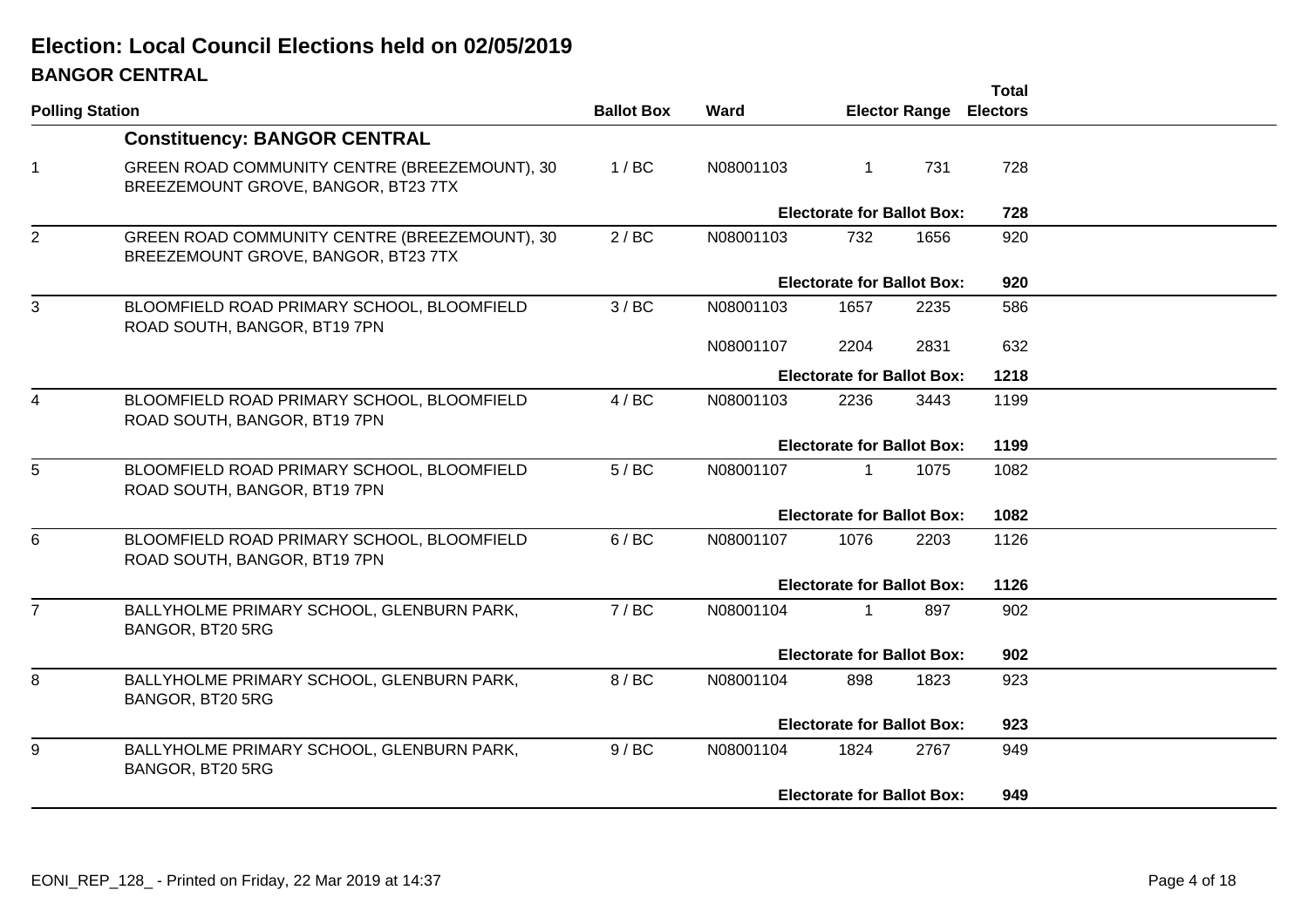# **BANGOR CENTRALElection: Local Council Elections held on 02/05/2019**

|                 | PANSON JENTIMAE                                                                   |                   |                                   |                                   |                      | <b>Total</b>    |  |
|-----------------|-----------------------------------------------------------------------------------|-------------------|-----------------------------------|-----------------------------------|----------------------|-----------------|--|
|                 | <b>Polling Station</b>                                                            | <b>Ballot Box</b> | Ward                              |                                   | <b>Elector Range</b> | <b>Electors</b> |  |
| 10 <sup>°</sup> | BALLYHOLME PRIMARY SCHOOL, GLENBURN PARK,<br>BANGOR, BT20 5RG                     | 10/BC             | N08001108                         | $\mathbf{1}$                      | 868                  | 859             |  |
|                 |                                                                                   |                   |                                   | <b>Electorate for Ballot Box:</b> |                      | 859             |  |
| 11              | BALLYHOLME PRIMARY SCHOOL, GLENBURN PARK,<br>BANGOR, BT20 5RG                     | 11 / BC           | N08001108                         | 869                               | 1638                 | 767             |  |
|                 |                                                                                   |                   |                                   | <b>Electorate for Ballot Box:</b> |                      | 767             |  |
| 12              | BANGOR CARNEGIE LIBRARY, HAMILTON ROAD, BANGOR,<br><b>BT20 4AJ</b>                | 12/BC             | N08001104                         | 2768                              | 2882                 | 114             |  |
|                 |                                                                                   |                   | N08001108                         | 1639                              | 2274                 | 628             |  |
|                 |                                                                                   |                   |                                   | <b>Electorate for Ballot Box:</b> |                      | 742             |  |
| 13              | BANGOR CARNEGIE LIBRARY, HAMILTON ROAD, BANGOR,<br><b>BT20 4AJ</b>                | 13/BC             | N08001123                         | $\mathbf{1}$                      | 722                  | 725             |  |
|                 |                                                                                   |                   |                                   | <b>Electorate for Ballot Box:</b> |                      | 725             |  |
| 14              | BANGOR CENTRAL INTEGRATED PRIMARY SCHOOL, 6<br>CASTLE PARK ROAD, BANGOR, BT20 4TF | 14 / BC           | N08001108                         | 2275                              | 2764                 | 495             |  |
|                 |                                                                                   |                   | N08001111                         | $\mathbf{1}$                      | 300                  | 300             |  |
|                 |                                                                                   |                   |                                   | <b>Electorate for Ballot Box:</b> |                      | 795             |  |
| 15              | BANGOR CENTRAL INTEGRATED PRIMARY SCHOOL, 6<br>CASTLE PARK ROAD, BANGOR, BT20 4TF | 15/BC             | N08001111                         | 301                               | 1150                 | 845             |  |
|                 |                                                                                   |                   | <b>Electorate for Ballot Box:</b> |                                   |                      | 845             |  |
| 16              | BANGOR CENTRAL INTEGRATED PRIMARY SCHOOL, 6<br>CASTLE PARK ROAD, BANGOR, BT20 4TF | 16/BC             | N08001123                         | 723                               | 1939                 | 1214            |  |
|                 |                                                                                   |                   |                                   | <b>Electorate for Ballot Box:</b> |                      | 1214            |  |
| 17              | BANGOR CENTRAL INTEGRATED PRIMARY SCHOOL, 6<br>CASTLE PARK ROAD, BANGOR, BT20 4TF | 17 / BC           | N08001123                         | 1940                              | 3207                 | 1267            |  |
|                 |                                                                                   |                   |                                   | <b>Electorate for Ballot Box:</b> |                      | 1267            |  |
| 18              | SKIPPERSTONE COMMUNITY HALL, SKIPPERSTONE RD,<br>BANGOR, BT20 4EU                 | 18 / BC           | N08001111                         | 1151                              | 1897                 | 741             |  |
|                 |                                                                                   |                   |                                   | <b>Electorate for Ballot Box:</b> |                      | 741             |  |
|                 |                                                                                   |                   |                                   |                                   |                      |                 |  |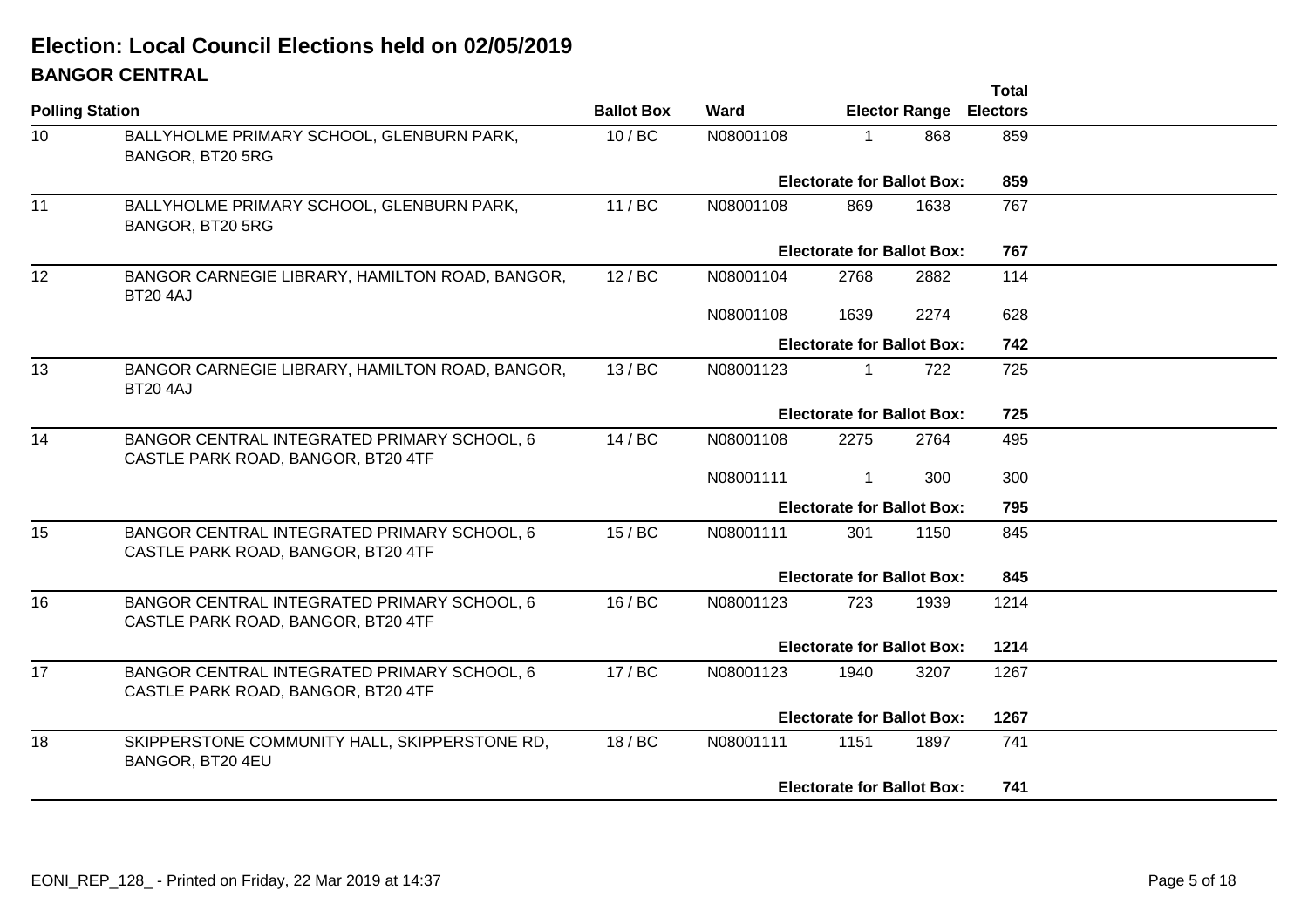# **BANGOR CENTRALElection: Local Council Elections held on 02/05/2019**

|                        |                                                                   |                   |           |                                   |      | Total                         |  |
|------------------------|-------------------------------------------------------------------|-------------------|-----------|-----------------------------------|------|-------------------------------|--|
| <b>Polling Station</b> |                                                                   | <b>Ballot Box</b> | Ward      |                                   |      | <b>Elector Range Electors</b> |  |
| 19                     | SKIPPERSTONE COMMUNITY HALL, SKIPPERSTONE RD,<br>BANGOR, BT20 4EU | 19/BC             | N08001111 | 1898                              | 2758 | 861                           |  |
|                        |                                                                   |                   |           | <b>Electorate for Ballot Box:</b> |      | 861                           |  |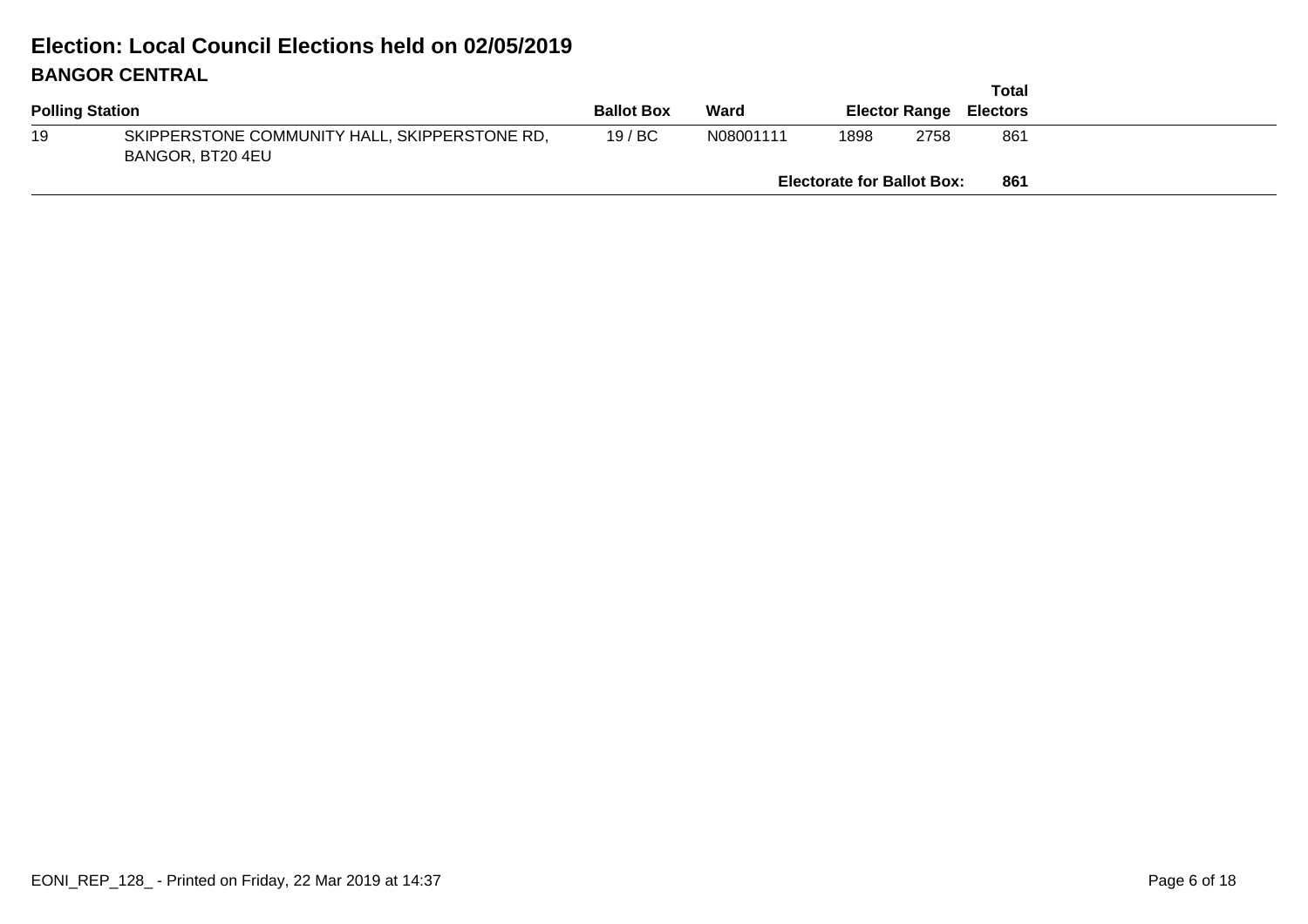# **BANGOR EAST AND DONAGHADEEElection: Local Council Elections held on 02/05/2019**

|                        |                                                                       |                   |           |                                   |                      | <b>Total</b>    |  |
|------------------------|-----------------------------------------------------------------------|-------------------|-----------|-----------------------------------|----------------------|-----------------|--|
| <b>Polling Station</b> |                                                                       | <b>Ballot Box</b> | Ward      |                                   | <b>Elector Range</b> | <b>Electors</b> |  |
|                        | <b>Constituency: BANGOR EAST AND DONAGHADEE</b>                       |                   |           |                                   |                      |                 |  |
| $\overline{1}$         | KILMAINE PRIMARY SCHOOL, 6 LYNDALE DRIVE, BANGOR,<br><b>BT19 6EF</b>  | 1/BE              | N08001101 | $\mathbf 1$                       | 956                  | 954             |  |
|                        |                                                                       |                   |           | <b>Electorate for Ballot Box:</b> |                      | 954             |  |
| $\overline{2}$         | KILMAINE PRIMARY SCHOOL, 6 LYNDALE DRIVE, BANGOR,<br><b>BT19 6EF</b>  | 2/BE              | N08001101 | 957                               | 1880                 | 918             |  |
|                        |                                                                       |                   |           | <b>Electorate for Ballot Box:</b> |                      | 918             |  |
| 3                      | KILMAINE PRIMARY SCHOOL, 6 LYNDALE DRIVE, BANGOR,<br><b>BT19 6EF</b>  | 3/BE              | N08001101 | 1881                              | 2094                 | 214             |  |
|                        |                                                                       |                   | N08001105 | 2310                              | 3004                 | 702             |  |
|                        |                                                                       |                   |           | <b>Electorate for Ballot Box:</b> |                      | 916             |  |
| 4                      | KILMAINE PRIMARY SCHOOL, 6 LYNDALE DRIVE, BANGOR,<br><b>BT19 6EF</b>  | 4/BE              | N08001105 | 1500                              | 2309                 | 810             |  |
|                        |                                                                       |                   |           | <b>Electorate for Ballot Box:</b> |                      | 810             |  |
| 5                      | KILMAINE PRIMARY SCHOOL, 6 LYNDALE DRIVE, BANGOR,<br><b>BT19 6EF</b>  | 5/BE              | N08001137 | 1823                              | 2860                 | 1039            |  |
|                        |                                                                       |                   |           | <b>Electorate for Ballot Box:</b> |                      | 1039            |  |
| 6                      | TOWERVIEW PRIMARY SCHOOL, 100 TOWERVIEW<br>CRESCENT, BANGOR, BT19 6AZ | 6/BE              | N08001101 | 2095                              | 2405                 | 481             |  |
|                        |                                                                       |                   | N08001122 | 2226                              | 2843                 | 622             |  |
|                        |                                                                       |                   |           | <b>Electorate for Ballot Box:</b> |                      | 1103            |  |
| $\overline{7}$         | TOWERVIEW PRIMARY SCHOOL, 100 TOWERVIEW<br>CRESCENT, BANGOR, BT19 6AZ | 7/BE              | N08001122 | $\mathbf 1$                       | 870                  | 875             |  |
|                        |                                                                       |                   |           | <b>Electorate for Ballot Box:</b> | 875                  |                 |  |
| 8                      | BALLYMAGEE PRIMARY SCHOOL, ASHBURY AV, BANGOR,<br><b>BT19 6ZG</b>     | 8 / BE            | N08001105 | $\mathbf 1$                       | 829                  | 838             |  |
|                        |                                                                       |                   |           | <b>Electorate for Ballot Box:</b> |                      | 838             |  |
| 9                      | BALLYMAGEE PRIMARY SCHOOL, ASHBURY AV, BANGOR,<br><b>BT19 6ZG</b>     | 9/BE              | N08001101 | 2406                              | 2564                 | 171             |  |
|                        |                                                                       |                   | N08001105 | 830                               | 1499                 | 667             |  |
|                        |                                                                       |                   |           | <b>Electorate for Ballot Box:</b> |                      | 838             |  |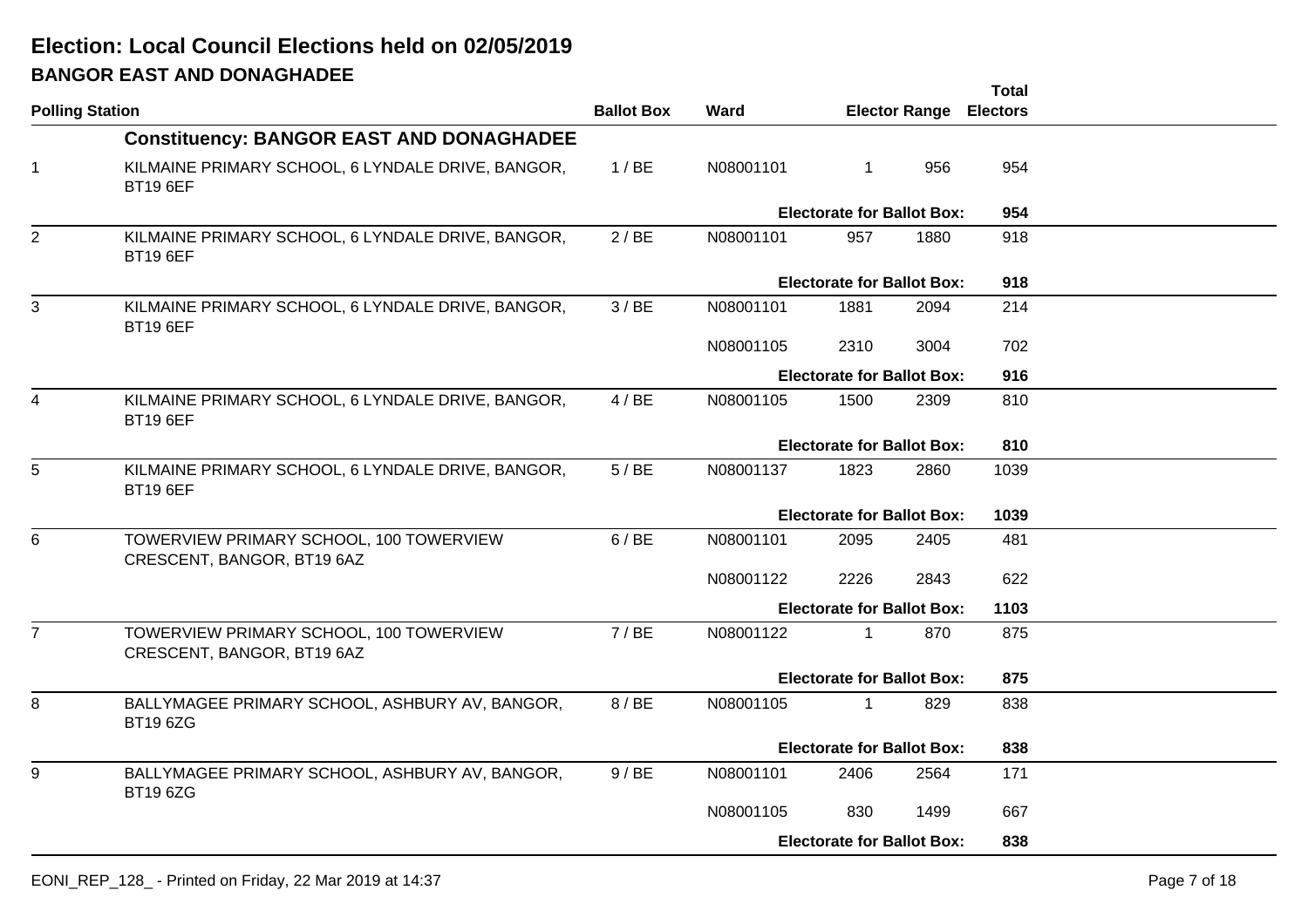# **BANGOR EAST AND DONAGHADEEElection: Local Council Elections held on 02/05/2019**

|                        |                                                                   |                   |           |                                   |                      | <b>Total</b>    |  |
|------------------------|-------------------------------------------------------------------|-------------------|-----------|-----------------------------------|----------------------|-----------------|--|
| <b>Polling Station</b> |                                                                   | <b>Ballot Box</b> | Ward      |                                   | <b>Elector Range</b> | <b>Electors</b> |  |
| 10 <sup>°</sup>        | BALLYMAGEE PRIMARY SCHOOL, ASHBURY AV, BANGOR,<br><b>BT19 6ZG</b> | 10/BE             | N08001137 | 1                                 | 787                  | 790             |  |
|                        |                                                                   |                   |           | <b>Electorate for Ballot Box:</b> |                      | 790             |  |
| 11                     | BALLYMAGEE PRIMARY SCHOOL, ASHBURY AV, BANGOR,<br><b>BT19 6ZG</b> | 11/BE             | N08001137 | 788                               | 1822                 | 1035            |  |
|                        |                                                                   |                   |           | <b>Electorate for Ballot Box:</b> |                      | 1035            |  |
| 12                     | DONAGHADEE COMMUNITY CENTRE, THE PARADE,<br>DONAGHADEE, BT21 0HB  | 12/BE             | N08001119 | $\mathbf{1}$                      | 829                  | 826             |  |
|                        |                                                                   |                   |           | <b>Electorate for Ballot Box:</b> |                      | 826             |  |
| 13                     | DONAGHADEE COMMUNITY CENTRE, THE PARADE,<br>DONAGHADEE, BT21 0HB  | 13/BE             | N08001119 | 830                               | 1891                 | 1058            |  |
|                        |                                                                   |                   |           | <b>Electorate for Ballot Box:</b> |                      | 1058            |  |
| 14                     | DONAGHADEE COMMUNITY CENTRE, THE PARADE,<br>DONAGHADEE, BT21 0HB  | 14/BE             | N08001119 | 1892                              | 2894                 | 1006            |  |
|                        |                                                                   |                   |           | <b>Electorate for Ballot Box:</b> |                      | 1006            |  |
| 15                     | DONAGHADEE COMMUNITY CENTRE, THE PARADE,<br>DONAGHADEE, BT21 0HB  | 15/BE             | N08001122 | 2844                              | 2844                 | -1              |  |
|                        |                                                                   |                   | N08001139 | 114                               | 1098                 | 987             |  |
|                        |                                                                   |                   |           | <b>Electorate for Ballot Box:</b> |                      | 988             |  |
| 16                     | DONAGHADEE COMMUNITY CENTRE, THE PARADE,<br>DONAGHADEE, BT21 0HB  | 16/BE             | N08001139 | 1099                              | 2054                 | 960             |  |
|                        |                                                                   |                   |           | <b>Electorate for Ballot Box:</b> |                      | 960             |  |
| 17                     | DONAGHADEE COMMUNITY CENTRE, THE PARADE,<br>DONAGHADEE, BT21 0HB  | 17/BE             | N08001139 | 2055                              | 3007                 | 951             |  |
|                        |                                                                   |                   |           | <b>Electorate for Ballot Box:</b> |                      | 951             |  |
| 18                     | GROOMSPORT BOAT HOUSE, HARBOUR ROAD,<br>GROOMSPORT, BT19 6JP      | 18/BE             | N08001122 | 871                               | 1602                 | 736             |  |
|                        |                                                                   |                   |           | <b>Electorate for Ballot Box:</b> |                      | 736             |  |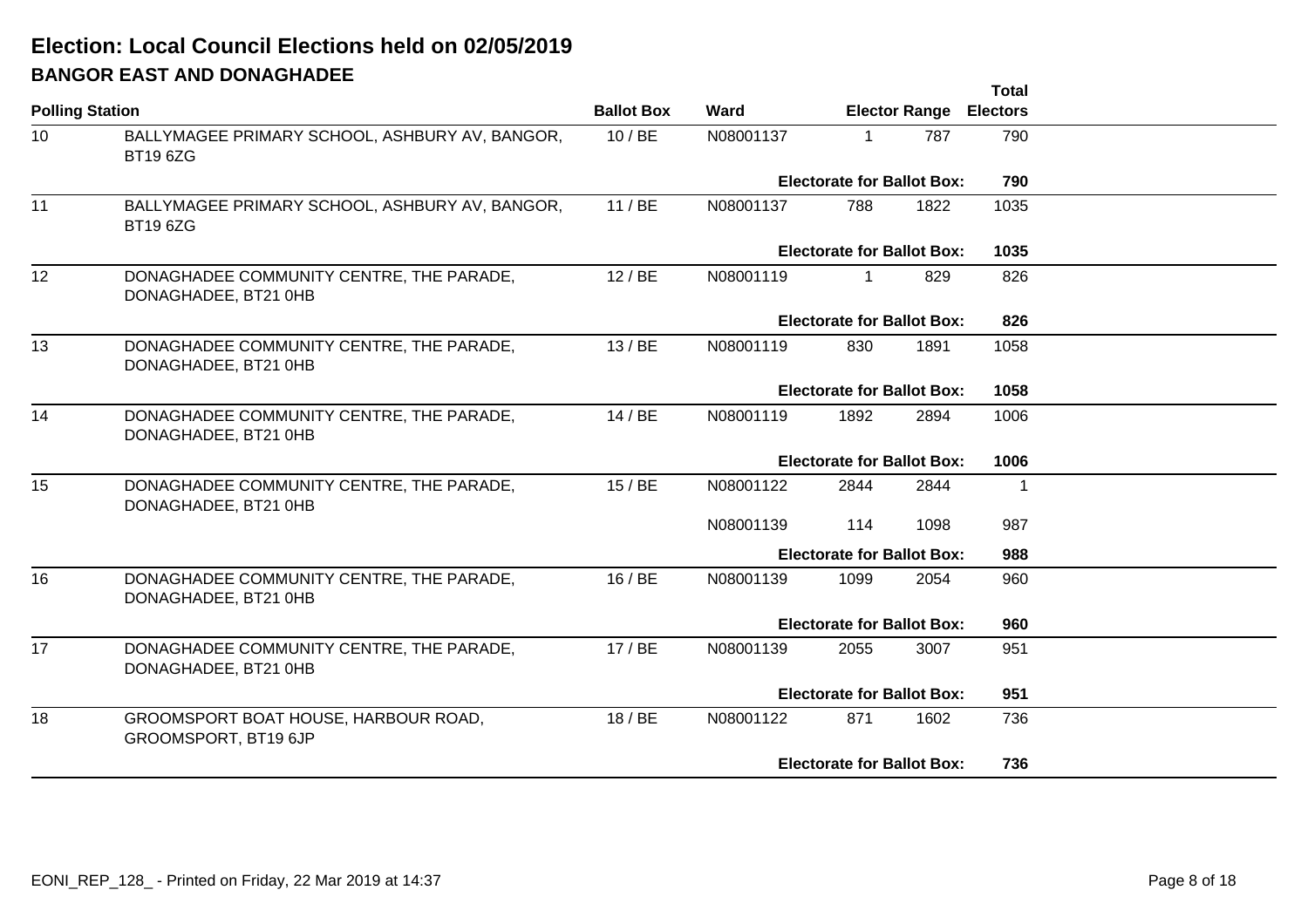# **BANGOR EAST AND DONAGHADEEElection: Local Council Elections held on 02/05/2019**

|    |                                                              |                   |           |                                   |      | Total                         |
|----|--------------------------------------------------------------|-------------------|-----------|-----------------------------------|------|-------------------------------|
|    | <b>Polling Station</b>                                       | <b>Ballot Box</b> | Ward      |                                   |      | <b>Elector Range Electors</b> |
| 19 | GROOMSPORT BOAT HOUSE, HARBOUR ROAD,<br>GROOMSPORT, BT19 6JP | 19/BE             | N08001122 | 1603                              | 2225 | 637                           |
|    |                                                              |                   | N08001139 |                                   | 113  | 116                           |
|    |                                                              |                   |           | <b>Electorate for Ballot Box:</b> |      | 753                           |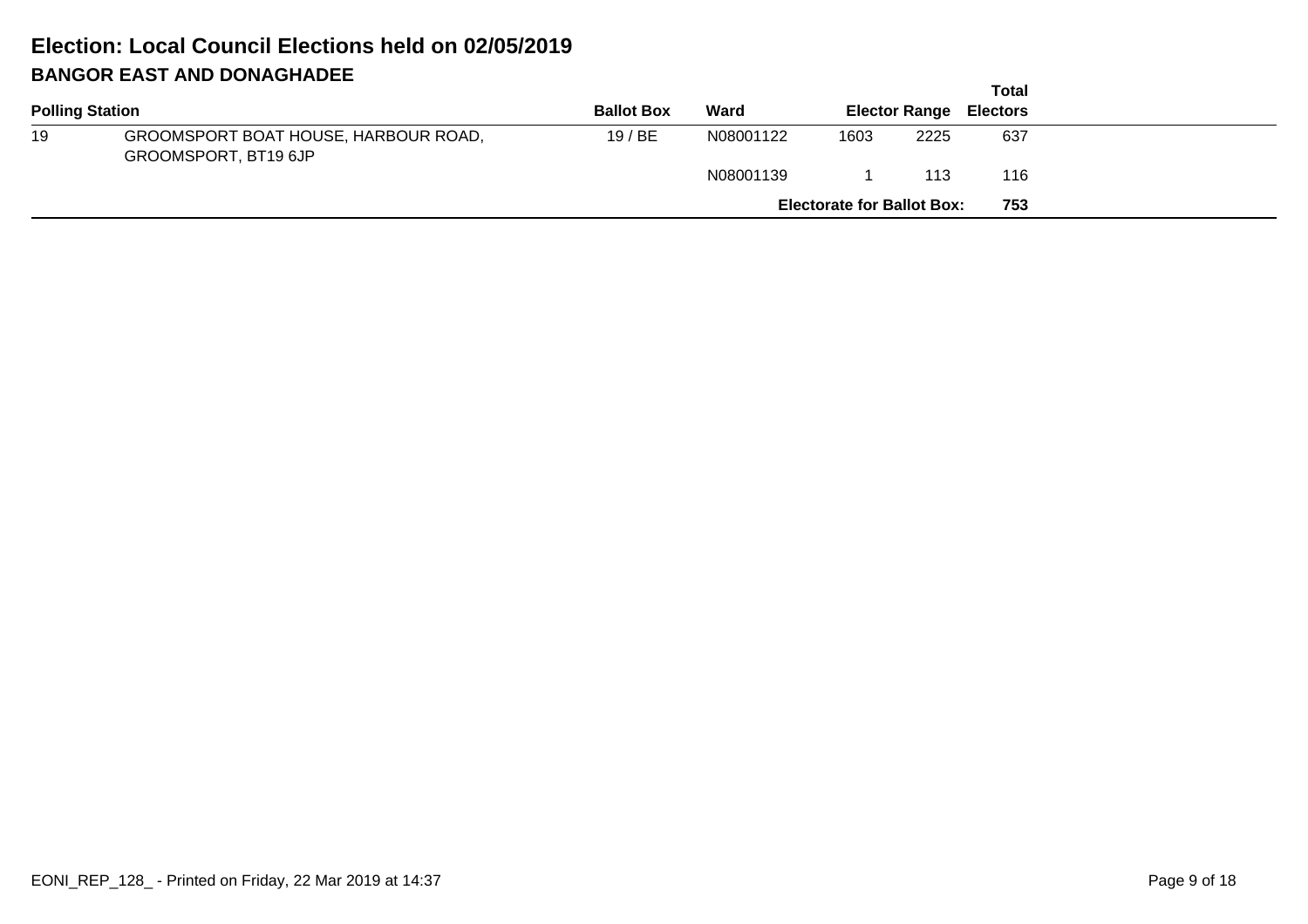# **BANGOR WESTElection: Local Council Elections held on 02/05/2019**

|                |                                                                   |         |           |                                   |                      | <b>Total</b>    |  |
|----------------|-------------------------------------------------------------------|---------|-----------|-----------------------------------|----------------------|-----------------|--|
|                | <b>Polling Station</b>                                            |         | Ward      |                                   | <b>Elector Range</b> | <b>Electors</b> |  |
|                | <b>Constituency: BANGOR WEST</b>                                  |         |           |                                   |                      |                 |  |
| $\mathbf 1$    | GRANGE PARK PRIMARY SCHOOL, GRANGE PK, BANGOR,<br><b>BT20 3QG</b> | $1/$ BW | N08001109 | $\mathbf{1}$                      | 780                  | 782             |  |
|                |                                                                   |         |           | <b>Electorate for Ballot Box:</b> |                      | 782             |  |
| $\overline{2}$ | GRANGE PARK PRIMARY SCHOOL, GRANGE PK, BANGOR,<br><b>BT20 3QG</b> | 2/BW    | N08001109 | 781                               | 1593                 | 811             |  |
|                |                                                                   |         |           | <b>Electorate for Ballot Box:</b> |                      | 811             |  |
| 3              | GRANGE PARK PRIMARY SCHOOL, GRANGE PK, BANGOR,<br><b>BT20 3QG</b> | 3/BW    | N08001109 | 1594                              | 2478                 | 889             |  |
|                |                                                                   |         |           | <b>Electorate for Ballot Box:</b> |                      | 889             |  |
| 4              | GRANGE PARK PRIMARY SCHOOL, GRANGE PK, BANGOR,<br><b>BT20 3QG</b> | 4/BW    | N08001109 | 2479                              | 2848                 | 365             |  |
|                |                                                                   |         | N08001135 | $\mathbf 1$                       | 11                   | 11              |  |
|                |                                                                   |         | N08001138 | 114                               | 474                  | 360             |  |
|                |                                                                   |         |           | <b>Electorate for Ballot Box:</b> |                      | 736             |  |
| 5              | KILCOOLEY COMMUNITY CENTRE, OWENROE DRIVE,<br>BANGOR, BT19 1QH    | 5/BW    | N08001126 | $\mathbf 1$                       | 930                  | 925             |  |
|                |                                                                   |         |           | <b>Electorate for Ballot Box:</b> |                      | 925             |  |
| 6              | KILCOOLEY COMMUNITY CENTRE, OWENROE DRIVE,<br>BANGOR, BT19 1QH    | 6/BW    | N08001126 | 931                               | 1924                 | 999             |  |
|                |                                                                   |         |           | <b>Electorate for Ballot Box:</b> |                      | 999             |  |
| $\overline{7}$ | KILCOOLEY COMMUNITY CENTRE, OWENROE DRIVE,<br>BANGOR, BT19 1QH    | 7/BW    | N08001126 | 1925                              | 2213                 | 285             |  |
|                |                                                                   |         | N08001134 | 1928                              | 2466                 | 538             |  |
|                |                                                                   |         |           | <b>Electorate for Ballot Box:</b> |                      | 823             |  |
| 8              | RATHMORE PRIMARY SCHOOL, RATHMORE RD, BANGOR,<br><b>BT19 1DJ</b>  | 8 / BW  | N08001126 | 2214                              | 2756                 | 552             |  |
|                |                                                                   |         | N08001135 | 12                                | 375                  | 368             |  |
|                |                                                                   |         |           | <b>Electorate for Ballot Box:</b> |                      | 920             |  |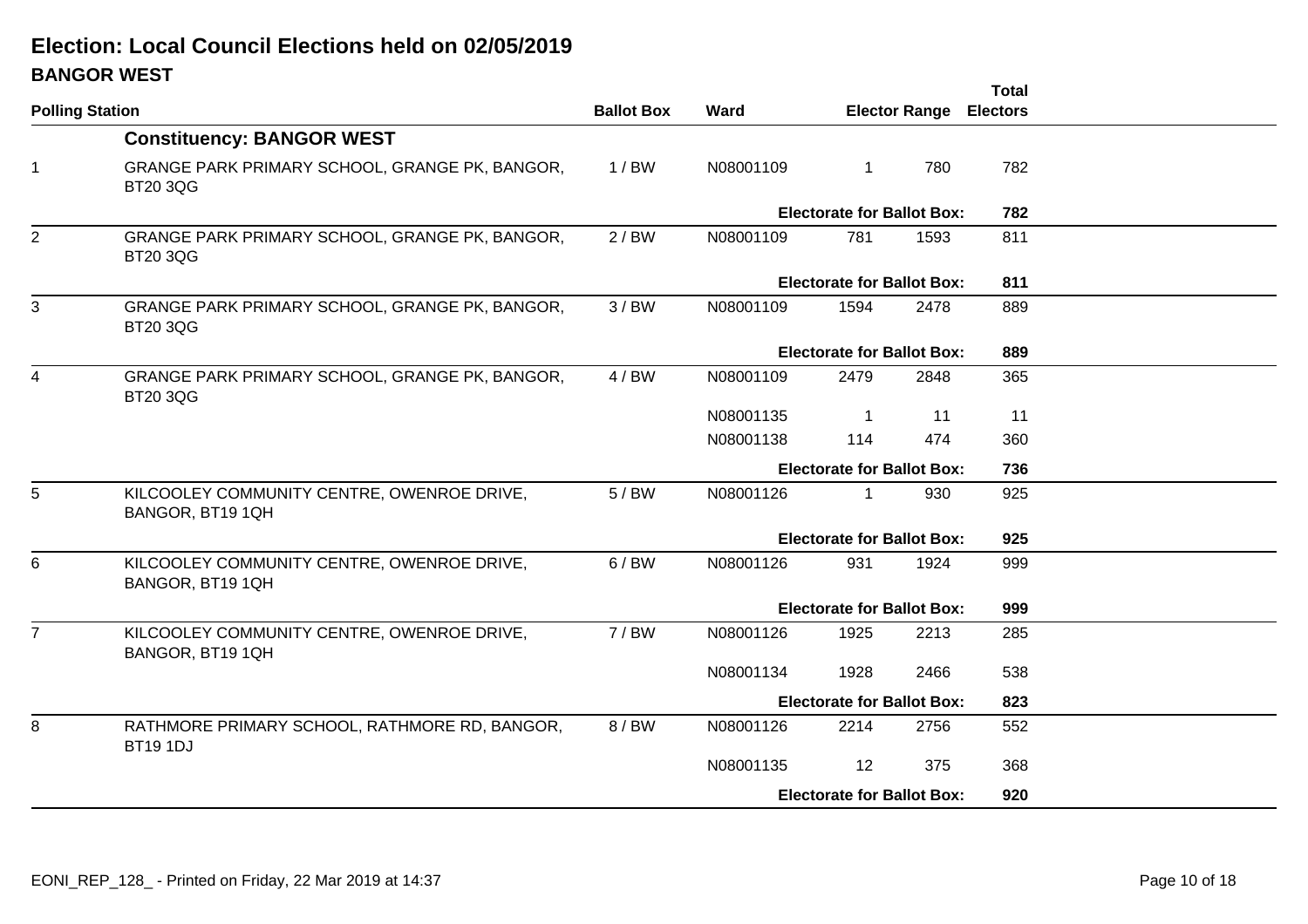# **BANGOR WESTElection: Local Council Elections held on 02/05/2019**

|                        |                                                                    |                   |           |                                   |                      | <b>Total</b>    |  |
|------------------------|--------------------------------------------------------------------|-------------------|-----------|-----------------------------------|----------------------|-----------------|--|
| <b>Polling Station</b> |                                                                    | <b>Ballot Box</b> | Ward      |                                   | <b>Elector Range</b> | <b>Electors</b> |  |
| 9                      | RATHMORE PRIMARY SCHOOL, RATHMORE RD, BANGOR,<br><b>BT19 1DJ</b>   | 9/BW              | N08001135 | 376                               | 931                  | 551             |  |
| 9                      | RATHMORE PRIMARY SCHOOL, RATHMORE RD, BANGOR,<br><b>BT19 1DJ</b>   | 9/BW              | N08001138 | $\mathbf{1}$                      | 113                  | 115             |  |
|                        |                                                                    |                   |           | <b>Electorate for Ballot Box:</b> |                      | 666             |  |
| 10                     | RATHMORE PRIMARY SCHOOL, RATHMORE RD, BANGOR,<br><b>BT19 1DJ</b>   | 10/BW             | N08001135 | 932                               | 1906                 | 985             |  |
|                        |                                                                    |                   |           | <b>Electorate for Ballot Box:</b> |                      | 985             |  |
| 11                     | RATHMORE PRIMARY SCHOOL, RATHMORE RD, BANGOR,<br><b>BT19 1DJ</b>   | 11/BW             | N08001135 | 1907                              | 2847                 | 943             |  |
|                        |                                                                    |                   |           | <b>Electorate for Ballot Box:</b> |                      | 943             |  |
| 12                     | CLANDEBOYE ROAD PRIMARY SCHOOL, CLANDEBOYE RD,<br>BANGOR, BT20 3JW | 12/BW             | N08001134 | 1                                 | 976                  | 975             |  |
|                        |                                                                    |                   |           | <b>Electorate for Ballot Box:</b> |                      | 975             |  |
| 13                     | CLANDEBOYE ROAD PRIMARY SCHOOL, CLANDEBOYE RD,<br>BANGOR, BT20 3JW | 13/BW             | N08001134 | 977                               | 1927                 | 951             |  |
|                        |                                                                    |                   |           | <b>Electorate for Ballot Box:</b> |                      | 951             |  |
| 14                     | CLANDEBOYE ROAD PRIMARY SCHOOL, CLANDEBOYE RD,<br>BANGOR, BT20 3JW | 14/BW             | N08001138 | 475                               | 1458                 | 981             |  |
|                        |                                                                    |                   |           | <b>Electorate for Ballot Box:</b> | 981                  |                 |  |
| 15                     | CLANDEBOYE ROAD PRIMARY SCHOOL, CLANDEBOYE RD,<br>BANGOR, BT20 3JW | 15/BW             | N08001138 | 1459                              | 2546                 | 1091            |  |
|                        |                                                                    |                   |           | <b>Electorate for Ballot Box:</b> |                      | 1091            |  |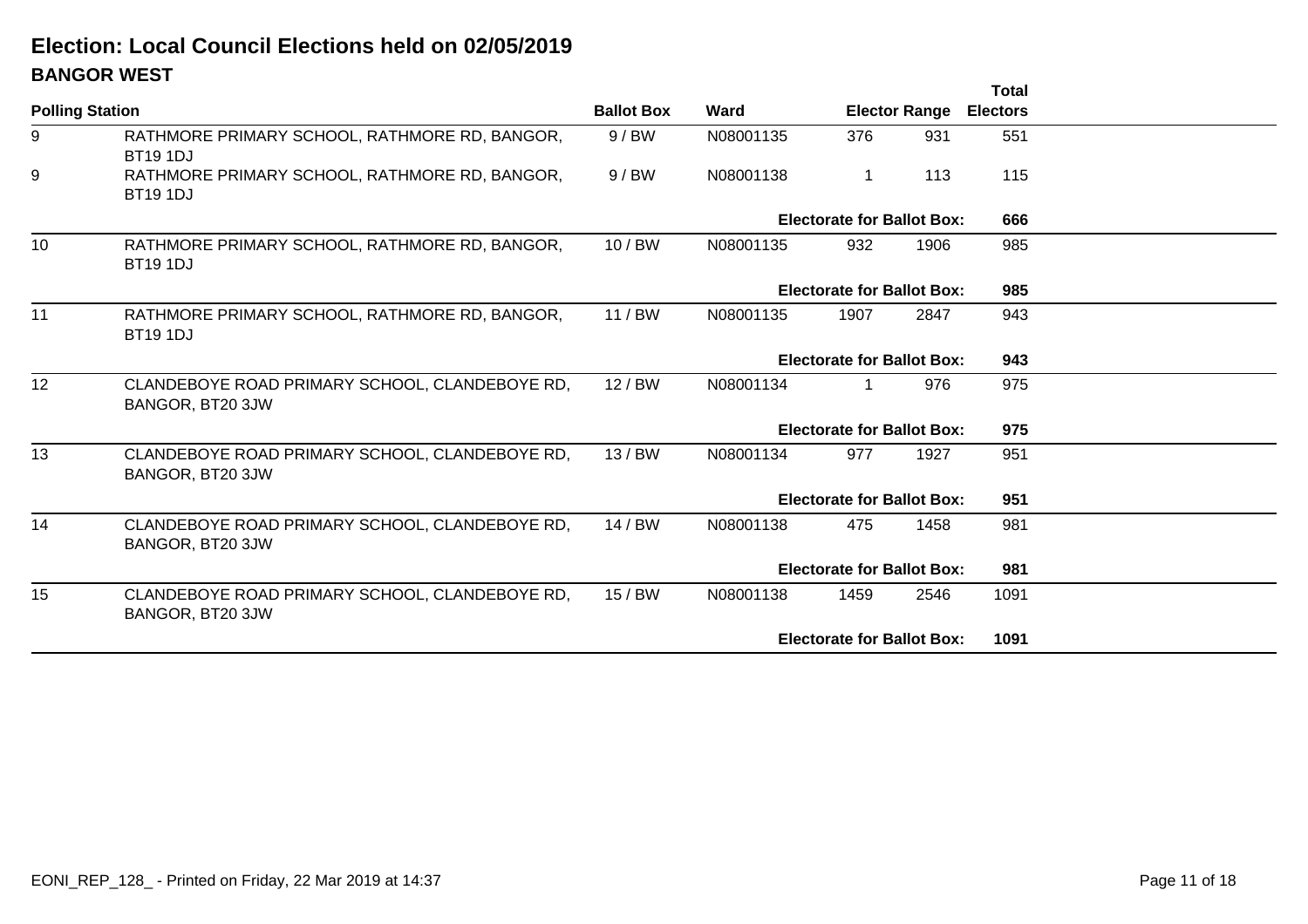#### **COMBERElection: Local Council Elections held on 02/05/2019**

|                                                                       |                        |                   |                      |                | Total                |                                                                                                                                                                                                                                                                                                                         |
|-----------------------------------------------------------------------|------------------------|-------------------|----------------------|----------------|----------------------|-------------------------------------------------------------------------------------------------------------------------------------------------------------------------------------------------------------------------------------------------------------------------------------------------------------------------|
|                                                                       |                        |                   |                      |                |                      |                                                                                                                                                                                                                                                                                                                         |
| <b>Constituency: COMBER</b>                                           |                        |                   |                      |                |                      |                                                                                                                                                                                                                                                                                                                         |
| ALEXANDER DICKSON PRIMARY SCHOOL, COMBER RD,<br>BALLYGOWAN, BT23 5TN  | 1/CB                   | N08001102         | $\mathbf{1}$         | 1117           | 1129                 |                                                                                                                                                                                                                                                                                                                         |
|                                                                       |                        |                   |                      |                | 1129                 |                                                                                                                                                                                                                                                                                                                         |
| ALEXANDER DICKSON PRIMARY SCHOOL, COMBER RD,<br>BALLYGOWAN, BT23 5TN  | 2/CB                   | N08001102         | 1118                 | 2166           | 1052                 |                                                                                                                                                                                                                                                                                                                         |
|                                                                       |                        |                   |                      |                | 1052                 |                                                                                                                                                                                                                                                                                                                         |
| ALEXANDER DICKSON PRIMARY SCHOOL, COMBER RD,<br>BALLYGOWAN, BT23 5TN  | 3 / CB                 | N08001102         | 2167                 | 3079           | 919                  |                                                                                                                                                                                                                                                                                                                         |
|                                                                       |                        | N08001114         | 125                  | 328            | 204                  |                                                                                                                                                                                                                                                                                                                         |
|                                                                       |                        | N08001115         | $\blacktriangleleft$ | $\overline{2}$ | 2                    |                                                                                                                                                                                                                                                                                                                         |
|                                                                       |                        |                   |                      | 1125           |                      |                                                                                                                                                                                                                                                                                                                         |
| ANDREWS MEMORIAL PRIMARY SCHOOL, 4 BALLYGOWAN<br>RD, COMBER, BT23 5PG | 4 / CB                 | N08001102         | 3080                 | 3113           | 36                   |                                                                                                                                                                                                                                                                                                                         |
|                                                                       |                        | N08001114         | 329                  | 1157           | 827                  |                                                                                                                                                                                                                                                                                                                         |
|                                                                       |                        |                   |                      |                | 863                  |                                                                                                                                                                                                                                                                                                                         |
| ANDREWS MEMORIAL PRIMARY SCHOOL, 4 BALLYGOWAN<br>RD, COMBER, BT23 5PG | 5/CB                   | N08001114         | 1158                 | 2227           | 1076                 |                                                                                                                                                                                                                                                                                                                         |
|                                                                       |                        |                   |                      |                | 1076                 |                                                                                                                                                                                                                                                                                                                         |
| ANDREWS MEMORIAL PRIMARY SCHOOL, 4 BALLYGOWAN<br>RD, COMBER, BT23 5PG | 6/CB                   | N08001115         | 3                    | 1047           | 1043                 |                                                                                                                                                                                                                                                                                                                         |
|                                                                       |                        |                   |                      |                | 1043                 |                                                                                                                                                                                                                                                                                                                         |
| ANDREWS MEMORIAL PRIMARY SCHOOL, 4 BALLYGOWAN<br>RD, COMBER, BT23 5PG | 7/CB                   | N08001115         | 1048                 | 2112           | 1069                 |                                                                                                                                                                                                                                                                                                                         |
|                                                                       |                        |                   |                      |                | 1069                 |                                                                                                                                                                                                                                                                                                                         |
| ANDREWS MEMORIAL PRIMARY SCHOOL, 4 BALLYGOWAN<br>RD, COMBER, BT23 5PG | 8 / CB                 | N08001115         | 2113                 | 2740           | 626                  |                                                                                                                                                                                                                                                                                                                         |
|                                                                       |                        | N08001127         | 2296                 | 2709           | 414                  |                                                                                                                                                                                                                                                                                                                         |
|                                                                       |                        |                   |                      |                | 1040                 |                                                                                                                                                                                                                                                                                                                         |
|                                                                       | <b>Polling Station</b> | <b>Ballot Box</b> | Ward                 |                | <b>Elector Range</b> | <b>Electors</b><br><b>Electorate for Ballot Box:</b><br><b>Electorate for Ballot Box:</b><br><b>Electorate for Ballot Box:</b><br><b>Electorate for Ballot Box:</b><br><b>Electorate for Ballot Box:</b><br><b>Electorate for Ballot Box:</b><br><b>Electorate for Ballot Box:</b><br><b>Electorate for Ballot Box:</b> |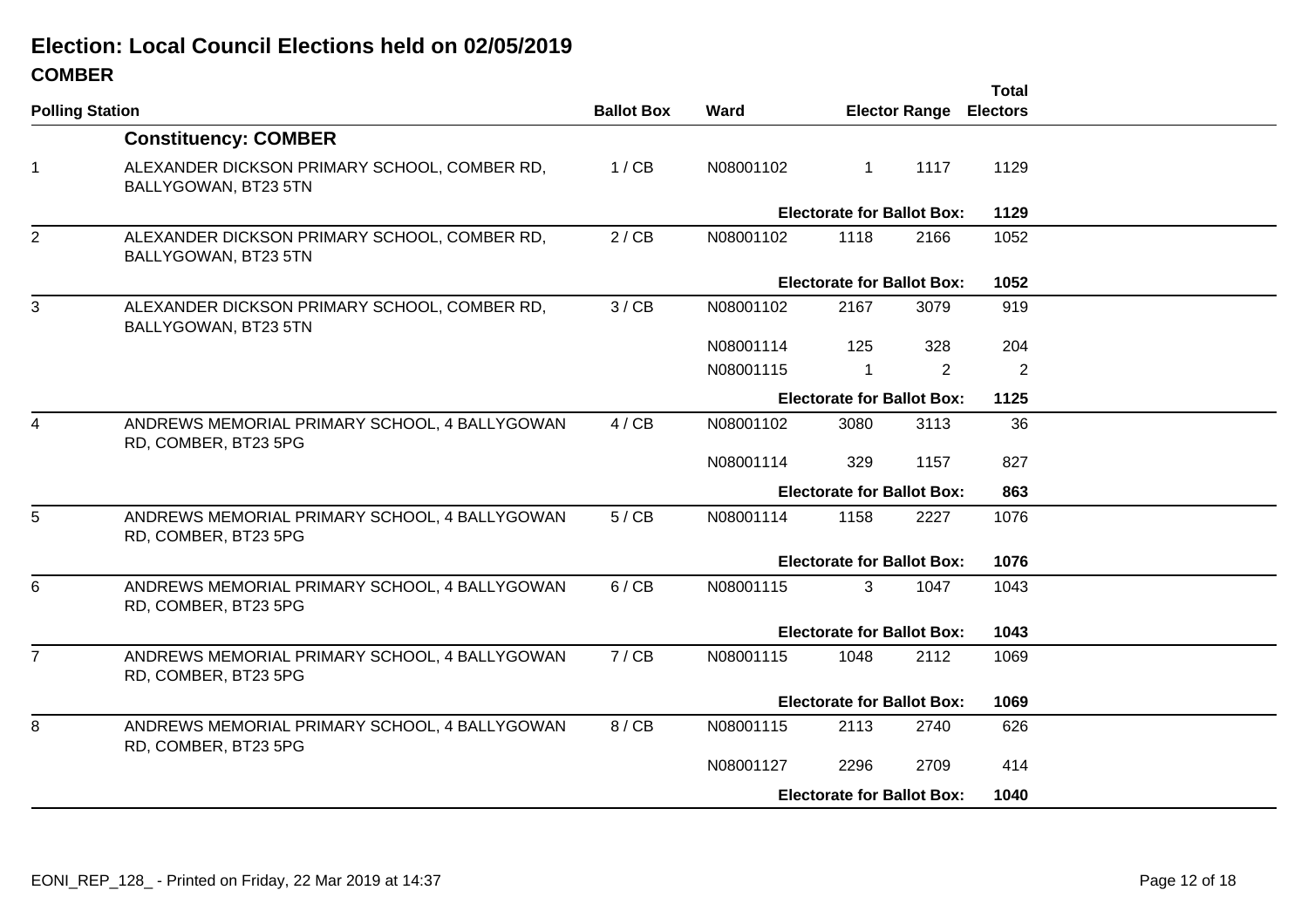#### **COMBERElection: Local Council Elections held on 02/05/2019**

|                        |                                                                                                                       |                   |                                   |                                   |                      | Total           |  |
|------------------------|-----------------------------------------------------------------------------------------------------------------------|-------------------|-----------------------------------|-----------------------------------|----------------------|-----------------|--|
| <b>Polling Station</b> |                                                                                                                       | <b>Ballot Box</b> | Ward                              |                                   | <b>Elector Range</b> | <b>Electors</b> |  |
| 9                      | COMBER PRIMARY SCHOOL, DARRAGH RD, COMBER, BT23<br>5BX                                                                | 9 / CB            | N08001113                         | 1                                 | 1061                 | 1074            |  |
|                        |                                                                                                                       |                   |                                   | <b>Electorate for Ballot Box:</b> |                      | 1074            |  |
| 10                     | COMBER PRIMARY SCHOOL, DARRAGH RD, COMBER, BT23<br>5BX                                                                | 10 / CB           | N08001113                         | 1062                              | 2201                 | 1146            |  |
|                        |                                                                                                                       |                   |                                   | <b>Electorate for Ballot Box:</b> |                      | 1146            |  |
| 11                     | COMBER PRIMARY SCHOOL, DARRAGH RD, COMBER, BT23<br>5BX                                                                | 11 / CB           | N08001113                         | 2202                              | 2728                 | 520             |  |
|                        |                                                                                                                       |                   | N08001114                         | 2228                              | 2747                 | 525             |  |
|                        |                                                                                                                       |                   |                                   | <b>Electorate for Ballot Box:</b> |                      |                 |  |
| 12                     | KILLINCHY & DISTRICT COMM DEV ASSC LTD, THE<br>COMMUNITY HALL, 27 BEECHVALE ROAD, KILLINCHY,<br>NEWTOWNARDS, BT23 6PH | 12 / CB           | N08001114                         | 1                                 | 124                  | 124             |  |
|                        |                                                                                                                       |                   | N08001127                         | 1718                              | 2295                 | 610             |  |
|                        |                                                                                                                       |                   |                                   | <b>Electorate for Ballot Box:</b> |                      | 734             |  |
| 13                     | KILLINCHY & DISTRICT COMM DEV ASSC LTD, THE<br>COMMUNITY HALL, 27 BEECHVALE ROAD, KILLINCHY,<br>NEWTOWNARDS, BT23 6PH | 13 / CB           | N08001127                         | 1                                 | 858                  | 855             |  |
|                        |                                                                                                                       |                   | <b>Electorate for Ballot Box:</b> |                                   |                      |                 |  |
| 14                     | KILLINCHY & DISTRICT COMM DEV ASSC LTD, THE<br>COMMUNITY HALL, 27 BEECHVALE ROAD, KILLINCHY,<br>NEWTOWNARDS, BT23 6PH | 14 / CB           | N08001127                         | 859                               | 1717                 | 864             |  |
|                        |                                                                                                                       |                   |                                   | <b>Electorate for Ballot Box:</b> |                      | 864             |  |
|                        |                                                                                                                       |                   |                                   |                                   |                      |                 |  |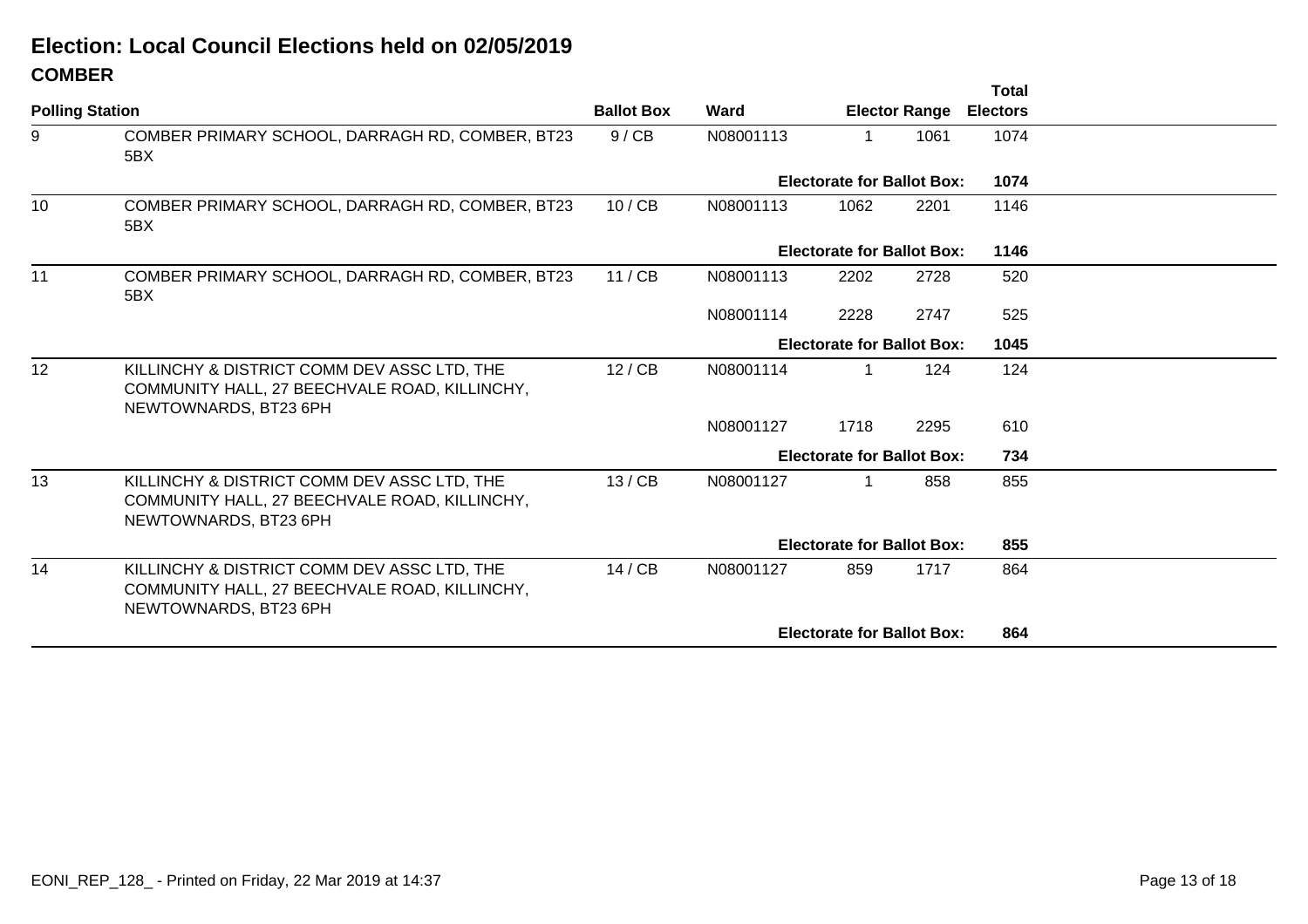# **HOLYWOOD AND CLANDEBOYEElection: Local Council Elections held on 02/05/2019**

|                        |                                                                             |                                          |           |                                   |                      | <b>Total</b>    |  |
|------------------------|-----------------------------------------------------------------------------|------------------------------------------|-----------|-----------------------------------|----------------------|-----------------|--|
| <b>Polling Station</b> |                                                                             | <b>Ballot Box</b>                        | Ward      |                                   | <b>Elector Range</b> | <b>Electors</b> |  |
|                        | <b>Constituency: HOLYWOOD AND CLANDEBOYE</b>                                |                                          |           |                                   |                      |                 |  |
| $\overline{1}$         | CONLIG PRESBYTERIAN CHURCH HALL, MAIN STREET,<br>CONLIG, BT23 7PT           | 1/HC                                     | N08001112 | $\mathbf{1}$                      | 810                  | 813             |  |
|                        |                                                                             |                                          |           | <b>Electorate for Ballot Box:</b> |                      | 813             |  |
| $\overline{2}$         | CONLIG PRESBYTERIAN CHURCH HALL, MAIN STREET,<br>CONLIG, BT23 7PT           | 2/HC                                     | N08001112 | 811                               | 1730                 | 923             |  |
|                        |                                                                             |                                          |           | <b>Electorate for Ballot Box:</b> |                      | 923             |  |
| 3                      | CONLIG PRESBYTERIAN CHURCH HALL, MAIN STREET,<br>CONLIG, BT23 7PT           | 3/HC                                     | N08001112 | 1731                              | 2574                 | 854             |  |
|                        |                                                                             |                                          |           | <b>Electorate for Ballot Box:</b> |                      | 854             |  |
| $\overline{4}$         | CRAWFORDSBURN PRIMARY SCHOOL, COOTEHALL RD,<br>CRAWFORDSBURN, BT19 1JA      | 4/HC                                     | N08001112 | 2575                              | 2657                 | 83              |  |
|                        |                                                                             |                                          | N08001124 | 753                               | 1518                 | 762             |  |
|                        |                                                                             | <b>Electorate for Ballot Box:</b><br>845 |           |                                   |                      |                 |  |
| 5                      | CRAWFORDSBURN PRIMARY SCHOOL, COOTEHALL RD,<br>CRAWFORDSBURN, BT19 1JA      | $5/$ HC                                  | N08001124 | 1519                              | 2405                 | 889             |  |
|                        |                                                                             |                                          |           | <b>Electorate for Ballot Box:</b> |                      | 889             |  |
| 6                      | CRAWFORDSBURN PRIMARY SCHOOL, COOTEHALL RD,<br>CRAWFORDSBURN, BT19 1JA      | 6/HC                                     | N08001124 | $\mathbf{1}$                      | 752                  | 758             |  |
|                        |                                                                             |                                          |           | <b>Electorate for Ballot Box:</b> |                      | 758             |  |
| $\overline{7}$         | GLENCRAIG PRIMARY SCHOOL, SEAHILL RD, HOLYWOOD,<br><b>BT18 0DJ</b>          | 7/HC                                     | N08001118 | $\mathbf 1$                       | 550                  | 559             |  |
|                        |                                                                             |                                          | N08001124 | 2406                              | 2868                 | 474             |  |
|                        |                                                                             |                                          |           | <b>Electorate for Ballot Box:</b> |                      | 1033            |  |
| 8                      | GLENCRAIG PRIMARY SCHOOL, SEAHILL RD, HOLYWOOD,<br><b>BT18 0DJ</b>          | 8/HC                                     | N08001112 | 2658                              | 2741                 | 84              |  |
|                        |                                                                             |                                          | N08001118 | 551                               | 1471                 | 916             |  |
|                        |                                                                             |                                          |           | <b>Electorate for Ballot Box:</b> |                      | 1000            |  |
| 9                      | FIRST HOLYWOOD PRESBYTERIAN CHURCH HALL,<br>BANGOR ROAD, HOLYWOOD, BT18 0NU | 9/HC                                     | N08001118 | 1472                              | 2606                 | 1136            |  |
|                        |                                                                             |                                          |           | <b>Electorate for Ballot Box:</b> |                      | 1136            |  |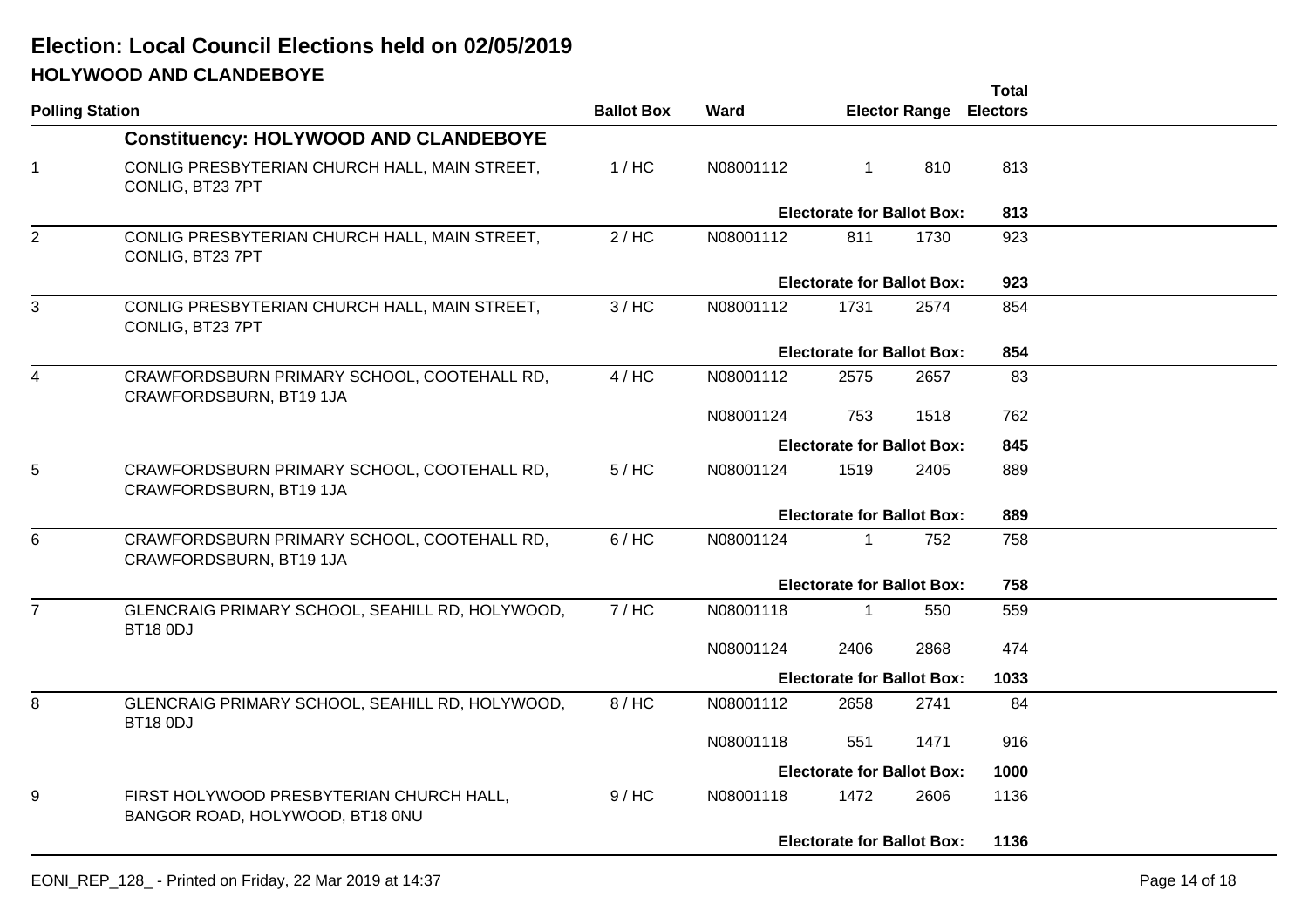# **HOLYWOOD AND CLANDEBOYEElection: Local Council Elections held on 02/05/2019**

|                                                                             |                        |           |                      |      | <b>Total</b>    |                                                                                                                                                                                                                                                                 |
|-----------------------------------------------------------------------------|------------------------|-----------|----------------------|------|-----------------|-----------------------------------------------------------------------------------------------------------------------------------------------------------------------------------------------------------------------------------------------------------------|
|                                                                             | <b>Ballot Box</b>      | Ward      | <b>Elector Range</b> |      | <b>Electors</b> |                                                                                                                                                                                                                                                                 |
| FIRST HOLYWOOD PRESBYTERIAN CHURCH HALL,<br>BANGOR ROAD, HOLYWOOD, BT18 0NU | $10/$ HC               | N08001118 | 2607                 | 3010 | 399             |                                                                                                                                                                                                                                                                 |
|                                                                             |                        | N08001125 | $\mathbf 1$          | 713  | 712             |                                                                                                                                                                                                                                                                 |
|                                                                             |                        |           |                      |      | 1111            |                                                                                                                                                                                                                                                                 |
| FIRST HOLYWOOD PRESBYTERIAN CHURCH HALL,<br>BANGOR ROAD, HOLYWOOD, BT18 0NU | 11/HC                  | N08001125 | 714                  | 1799 | 1101            |                                                                                                                                                                                                                                                                 |
|                                                                             |                        |           |                      |      | 1101            |                                                                                                                                                                                                                                                                 |
| HOLYWOOD PRIMARY SCHOOL, HILLVIEW PLACE,<br>HOLYWOOD, BT18 9DL              | $12/$ HC               | N08001125 | 1800                 | 2750 | 955             |                                                                                                                                                                                                                                                                 |
|                                                                             |                        |           |                      |      | 955             |                                                                                                                                                                                                                                                                 |
| HOLYWOOD PRIMARY SCHOOL, HILLVIEW PLACE,<br>HOLYWOOD, BT18 9DL              | 13/HC                  | N08001125 | 2751                 | 3166 | 456             |                                                                                                                                                                                                                                                                 |
|                                                                             |                        | N08001130 | 1                    | 489  | 487             |                                                                                                                                                                                                                                                                 |
|                                                                             |                        |           |                      |      | 943             |                                                                                                                                                                                                                                                                 |
| HOLYWOOD PRIMARY SCHOOL, HILLVIEW PLACE,<br>HOLYWOOD, BT18 9DL              | 14/HC                  | N08001130 | 490                  | 1383 | 892             |                                                                                                                                                                                                                                                                 |
|                                                                             |                        |           |                      |      | 892             |                                                                                                                                                                                                                                                                 |
| REDBURN COMMUNITY CENTRE, 1A ARDNAGREENA<br>GDNS, HOLYWOOD, BT18 9PD        | $15/$ HC               | N08001130 | 1384                 | 2252 | 886             |                                                                                                                                                                                                                                                                 |
|                                                                             |                        |           |                      |      | 886             |                                                                                                                                                                                                                                                                 |
| REDBURN COMMUNITY CENTRE, 1A ARDNAGREENA<br>GDNS, HOLYWOOD, BT18 9PD        | 16/HC                  | N08001130 | 2253                 | 2972 | 727             |                                                                                                                                                                                                                                                                 |
|                                                                             |                        |           |                      |      | 727             |                                                                                                                                                                                                                                                                 |
|                                                                             | <b>Polling Station</b> |           |                      |      |                 | <b>Electorate for Ballot Box:</b><br><b>Electorate for Ballot Box:</b><br><b>Electorate for Ballot Box:</b><br><b>Electorate for Ballot Box:</b><br><b>Electorate for Ballot Box:</b><br><b>Electorate for Ballot Box:</b><br><b>Electorate for Ballot Box:</b> |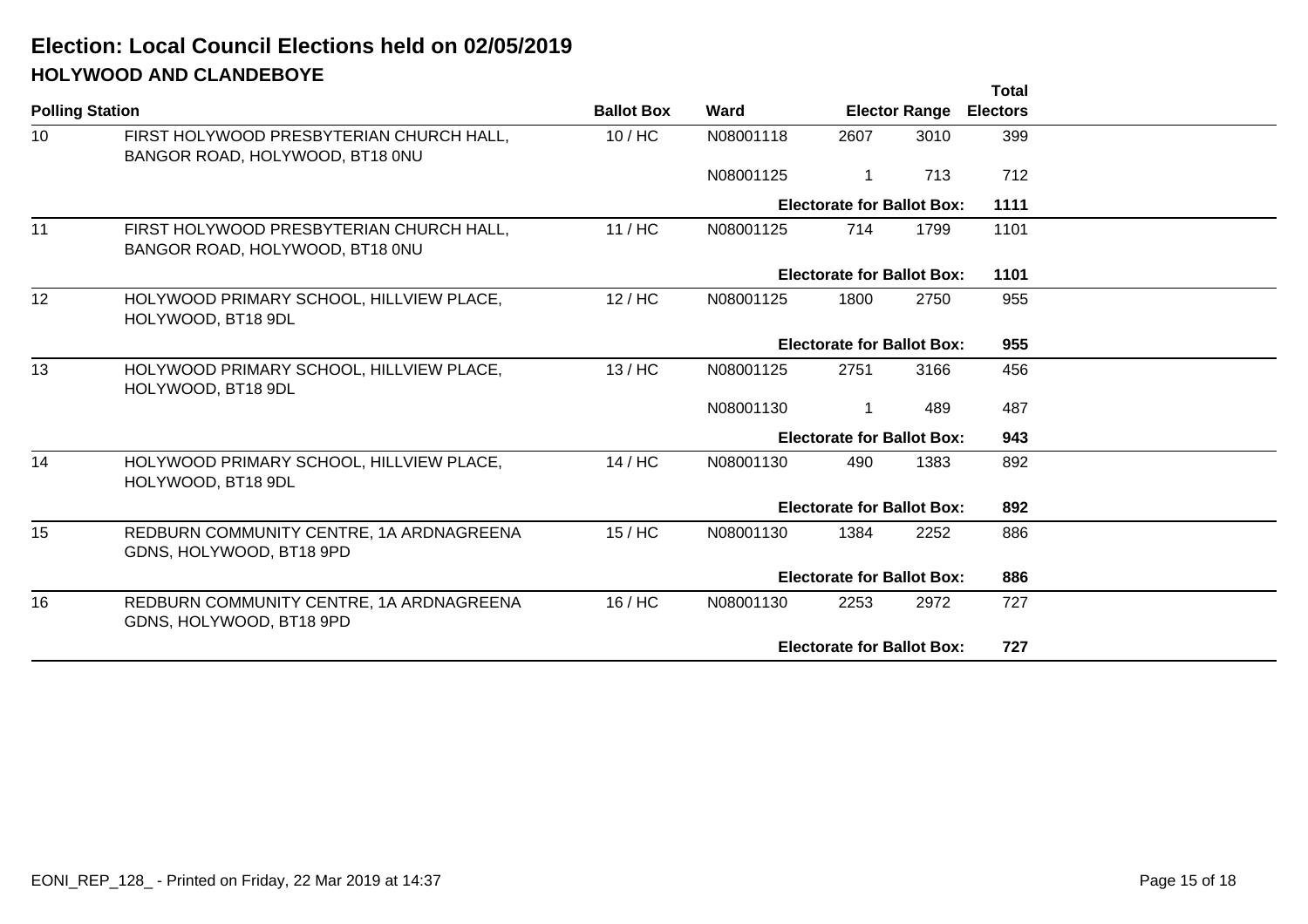# **NEWTOWNARDSElection: Local Council Elections held on 02/05/2019**

|                        | $\frac{1}{2}$                                                      |                   |             |                                   |                      | <b>Total</b>    |  |
|------------------------|--------------------------------------------------------------------|-------------------|-------------|-----------------------------------|----------------------|-----------------|--|
| <b>Polling Station</b> |                                                                    | <b>Ballot Box</b> | <b>Ward</b> |                                   | <b>Elector Range</b> | <b>Electors</b> |  |
|                        | <b>Constituency: NEWTOWNARDS</b>                                   |                   |             |                                   |                      |                 |  |
| $\mathbf 1$            | MODEL PRIMARY SCHOOL, SCRABO RD, NEWTOWNARDS,<br><b>BT23 4NW</b>   | 1/NR              | N08001116   | $\mathbf 1$                       | 327                  | 326             |  |
|                        |                                                                    |                   | N08001136   | 1                                 | 721                  | 719             |  |
|                        |                                                                    |                   |             | <b>Electorate for Ballot Box:</b> |                      | 1045            |  |
| 2                      | MODEL PRIMARY SCHOOL, SCRABO RD, NEWTOWNARDS,<br><b>BT23 4NW</b>   | 2/NR              | N08001136   | 722                               | 1884                 | 1154            |  |
|                        |                                                                    |                   |             | <b>Electorate for Ballot Box:</b> |                      | 1154            |  |
| 3                      | MODEL PRIMARY SCHOOL, SCRABO RD, NEWTOWNARDS,<br><b>BT23 4NW</b>   | 3/NR              | N08001140   | 1928                              | 2795                 | 866             |  |
|                        |                                                                    |                   |             | <b>Electorate for Ballot Box:</b> |                      | 866             |  |
| 4                      | LONDONDERRY PRIMARY SCHOOL, GLENBROOK RD,<br>NEWTOWNARDS, BT23 4EY | 4/NR              | N08001116   | 328                               | 667                  | 340             |  |
|                        |                                                                    |                   | N08001120   | 1                                 | 625                  | 630             |  |
|                        |                                                                    |                   |             | <b>Electorate for Ballot Box:</b> |                      | 970             |  |
| 5                      | LONDONDERRY PRIMARY SCHOOL, GLENBROOK RD,<br>NEWTOWNARDS, BT23 4EY | 5/NR              | N08001120   | 626                               | 1575                 | 957             |  |
|                        |                                                                    |                   | N08001136   | 2974                              | 3115                 | 146             |  |
|                        |                                                                    |                   |             | <b>Electorate for Ballot Box:</b> |                      | 1103            |  |
| 6                      | LONDONDERRY PRIMARY SCHOOL, GLENBROOK RD,<br>NEWTOWNARDS, BT23 4EY | 6/NR              | N08001136   | 1885                              | 2973                 | 1086            |  |
|                        |                                                                    |                   |             | <b>Electorate for Ballot Box:</b> |                      | 1086            |  |
| $\overline{7}$         | VICTORIA PRIMARY SCHOOL, EAST ST, NEWTOWNARDS,<br><b>BT237DD</b>   | 7/NR              | N08001116   | 668                               | 931                  | 265             |  |
|                        |                                                                    |                   | N08001117   | 956                               | 1637                 | 680             |  |
|                        |                                                                    |                   |             | <b>Electorate for Ballot Box:</b> |                      | 945             |  |
| 8                      | VICTORIA PRIMARY SCHOOL, EAST ST, NEWTOWNARDS,<br><b>BT23 7DD</b>  | 8 / NR            | N08001117   | $\mathbf 1$                       | 955                  | 955             |  |
|                        |                                                                    |                   |             | <b>Electorate for Ballot Box:</b> |                      | 955             |  |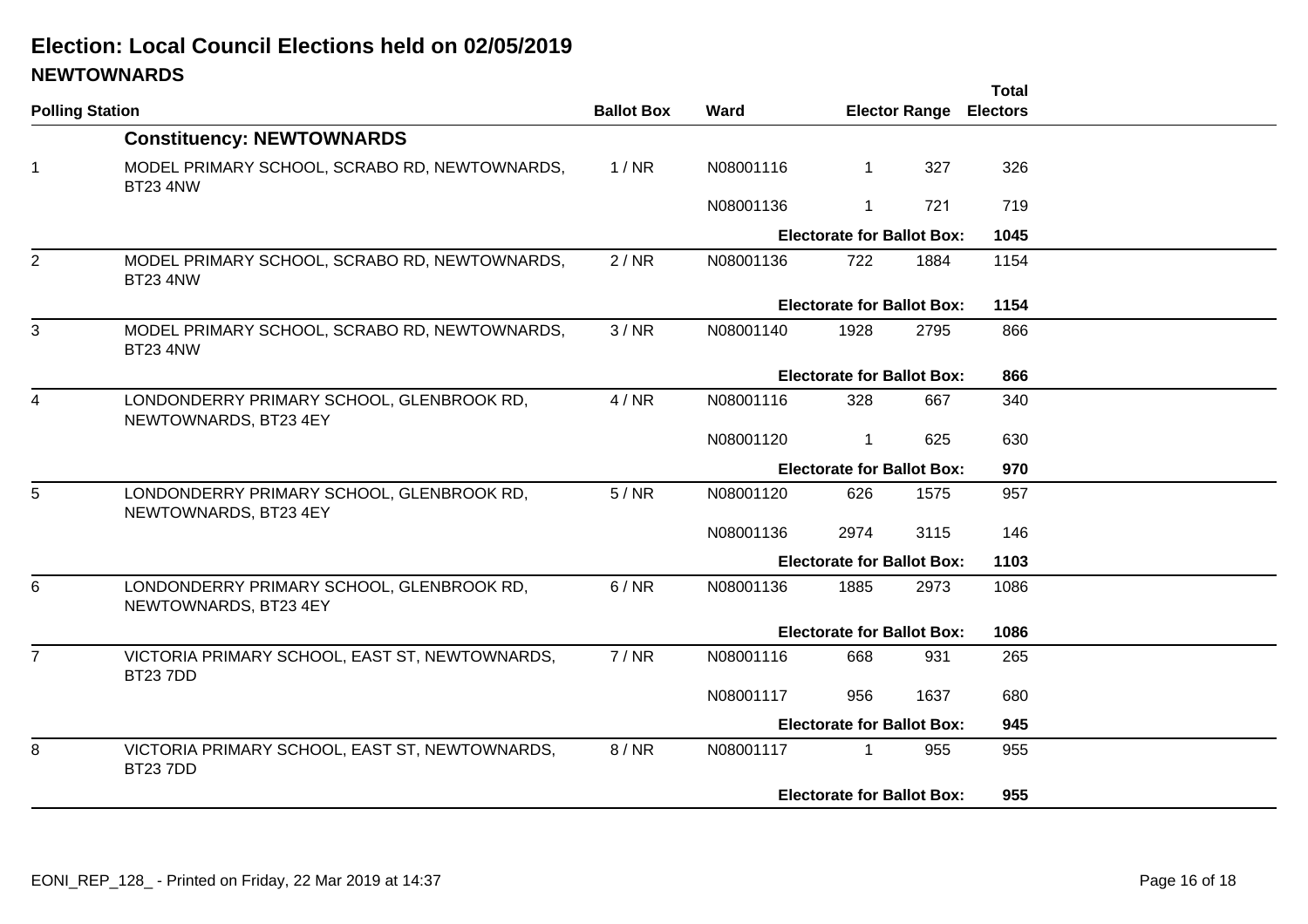## **NEWTOWNARDSElection: Local Council Elections held on 02/05/2019**

|                        |                                                                     |                   |                                   |                                   |      | <b>Total</b> |  |
|------------------------|---------------------------------------------------------------------|-------------------|-----------------------------------|-----------------------------------|------|--------------|--|
| <b>Polling Station</b> |                                                                     | <b>Ballot Box</b> | Ward                              | <b>Elector Range Electors</b>     |      |              |  |
| 9                      | VICTORIA PRIMARY SCHOOL, EAST ST, NEWTOWNARDS,<br><b>BT237DD</b>    | 9/NR              | N08001117                         | 1638                              | 2750 | 1120         |  |
|                        |                                                                     |                   |                                   | <b>Electorate for Ballot Box:</b> |      |              |  |
| 10                     | VICTORIA PRIMARY SCHOOL, EAST ST, NEWTOWNARDS,<br><b>BT237DD</b>    | 10/NR             | N08001120                         | 1576                              | 2595 | 1019         |  |
|                        |                                                                     |                   |                                   | <b>Electorate for Ballot Box:</b> |      | 1019         |  |
| 11                     | VICTORIA PRIMARY SCHOOL, EAST ST, NEWTOWNARDS,<br><b>BT237DD</b>    | 11/NR             | N08001120                         | 2596                              | 3141 | 554          |  |
|                        |                                                                     |                   | N08001121                         | $\mathbf 1$                       | 424  | 419          |  |
|                        |                                                                     |                   |                                   | <b>Electorate for Ballot Box:</b> |      | 973          |  |
| 12                     | VICTORIA PRIMARY SCHOOL, EAST ST, NEWTOWNARDS,<br>BT237DD           | 12/NR             | N08001131                         | 1                                 | 934  | 946          |  |
|                        |                                                                     |                   |                                   | <b>Electorate for Ballot Box:</b> |      | 946          |  |
| 13                     | ST MARK'S PARISH CENTRE, CHURCH STREET,<br>NEWTOWNARDS, BT23 4AN    | 13/NR             | N08001116                         | 932                               | 1768 | 835          |  |
|                        |                                                                     |                   | N08001121                         | 425                               | 544  | 120          |  |
|                        |                                                                     |                   | N08001136                         | 3116                              | 3136 | 22           |  |
|                        |                                                                     |                   |                                   | <b>Electorate for Ballot Box:</b> |      | 977          |  |
| 14                     | ST MARK'S PARISH CENTRE, CHURCH STREET,<br>NEWTOWNARDS, BT23 4AN    | 14/NR             | N08001116                         | 1769                              | 2815 | 1039         |  |
|                        |                                                                     |                   |                                   | <b>Electorate for Ballot Box:</b> |      | 1039         |  |
| 15                     | ABBEY PRIMARY SCHOOL, MOVILLA RD, NEWTOWNARDS,<br><b>BT23 8RQ</b>   | 15/NR             | N08001117                         | 2751                              | 3205 | 449          |  |
|                        |                                                                     |                   | N08001131                         | 2135                              | 2665 | 532          |  |
|                        |                                                                     |                   |                                   | <b>Electorate for Ballot Box:</b> |      | 981          |  |
| 16                     | CASTLE GARDENS PRIMARY SCHOOL, BOWTOWN RD,<br>NEWTOWNARDS, BT23 8SH | 16/NR             | N08001121                         | 545                               | 1474 | 934          |  |
|                        |                                                                     |                   | <b>Electorate for Ballot Box:</b> |                                   |      | 934          |  |
| 17                     | CASTLE GARDENS PRIMARY SCHOOL, BOWTOWN RD,<br>NEWTOWNARDS, BT23 8SH | 17/NR             | N08001121                         | 1475                              | 2480 | 996          |  |
|                        |                                                                     |                   |                                   | <b>Electorate for Ballot Box:</b> |      | 996          |  |